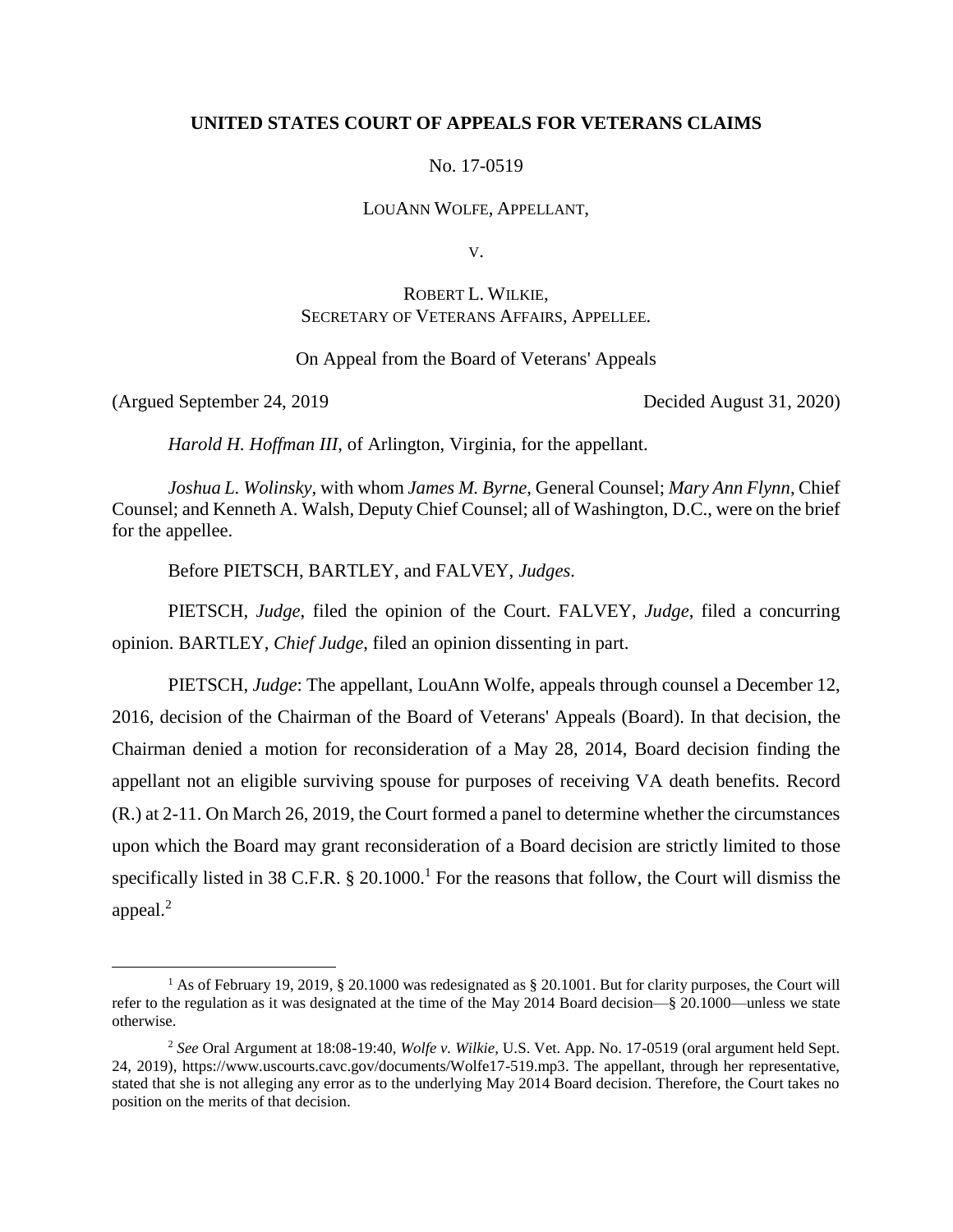### **I. FACTUAL AND PROCEDURAL HISTORY**

The veteran (James Wolfe) served in the U.S. Marine Corps from October 1967 to October 1969. R. at 1896. He died on August 9, 2010. R. at 214. In an August 2010 letter, VA informed the veteran's estate of the potential benefits available to the veteran's eligible survivors, further noting that VA records did not state whether the veteran was married at the time of his death. R. at 435-46. In correspondence dated August 2010, Ms. Wolfe, the appellant, provided the veteran's marital history, asserting that she and the veteran had been "together" during the 10 years prior to his death. R. at 433-34. She also wrote that the veteran had been married twice before she and the veteran formed a relationship, and his marriage to Rhonda Mathews officially ended in May 2010. *Id*. In August 2010, the appellant submitted a copy of a May 10, 2010, divorce decree between the veteran and Rhonda Mathews. R. at 423-28. In a letter dated September 2010, the appellant was informed that as the surviving spouse of the veteran, she was entitled to receive the veteran's benefits for the month in which he died. R. at 408-09.

In October 2010, the appellant filed a claim for dependency and indemnity compensation (DIC), death pension, and accrued benefits. R. at 378-85. That same month, she explained that she had met the veteran in 2001, shortly after his previous marriage had ended and they had lived together as husband and wife for 10 years until they were legally married in February 2010. R. at 417-18. In a November 2010 letter, the regional office (RO) denied her claim because the evidence did not show that she met the eligibility requirements of a surviving spouse. R. at 329-31.

The appellant filed a Notice of Disagreement (NOD) with this decision in December 2010. R. at 312-13. In a July 2011 statement, the appellant asserted that she and the veteran were in a common law marriage that dated back to 2001. R. at 108. In a July 2011 Statement of the Case the RO found that though the appellant may be able to establish that she and the veteran were in a common law marriage, this marriage began May 10, 2010, the date of the veteran's divorce from Rhonda Mathews. R. at 215-231. The appellant perfected her appeal in August 2011. R. at 177- 78. In a September 2011 Supplemental Statement of the Case, the RO explained that, pursuant to 38 C.F.R. § 3.54(b)(2), to establish entitlement to death benefits the appellant must have been married to the veteran for 1 year or more prior to his death. R. at 174.

In June 2012, the appellant submitted an incomplete copy of a Texas marriage certificate between the veteran and Rhonda Mathews, and, in an adjoining statement, asserted that the veteran had applied for a marriage license with Rhonda Mathews, but they were not actually married. R.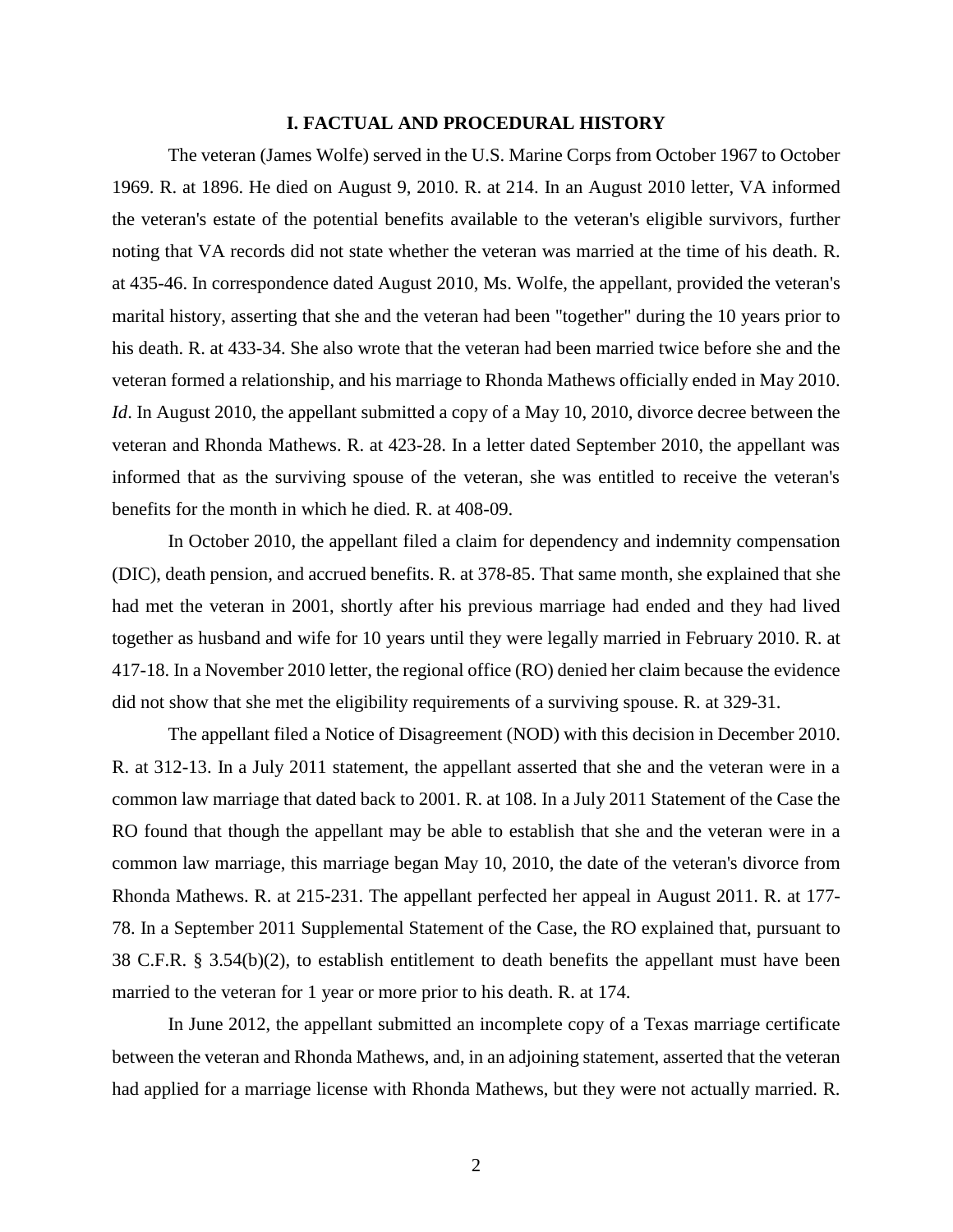at 113-14. The appellant attended a Board hearing in July 2012 and testified that the veteran and Rhonda Mathews were never legally married, and that she and the veteran began living together in 2001, before he went to prison. R. at 70-73.

In a May 28, 2014 decision, the Board acknowledged that the veteran and the appellant lived together continuously from 2002 until his death in August 2010. R. at 2-11. However, it found that the veteran's previous marriage had not been dissolved until May 2010. Thus, according to the Board, the appellant and the veteran were in a common law marriage less than 1 year before the veteran died in August 2010, and therefore, the appellant was not an eligible surviving spouse for purposes of receiving VA death benefits. *Id*. The Board also determined that the claim for service connection for the cause of the veteran's death was moot. *Id*.

The appellant submitted correspondence in August 2014, which VA construed as a motion for reconsideration of the May 28, 2014, Board decision. Supplemental (Supp.) R. at 5-6; *see* Supp. R. at 1. In December 2014, an Oklahoma State court issued an order vacating the divorce decree between the veteran and Rhonda Mathews. Supp. R. at 13-14. In March 2015, the appellant submitted a request to reopen the DIC claim and included the December 2014 Oklahoma State court order. In a May 2015 rating decision, the RO granted entitlement to DIC benefits pursuant to 38 U.S.C. § 1318, effective March 25, 2015. Supp. R. at 7-9.

In June 2016, the appellant asserted that in May 2014 the Board denied her claim for DIC benefits based on the earlier finding that the veteran was married to Rhonda Mathews up to a few months before his death. Supp. R. at 10-12. But the appellant claimed that the May 2010 divorce decree on which the Board relied to make this determination was not a valid legal document. *Id*. She also submitted the December 2014 order from the Oklahoma State court, which found that Rhonda Mathews fraudulently induced the veteran into believing he was married to her because (1) the marriage license was not fully executed by either party, and (2) the veteran was incarcerated in Texas at the time the alleged marriage took place. *Id.* at 13-14. As a result, the Oklahoma State court determined that the marriage between the veteran and Rhonda Mathews was never legally binding, and thus the court vacated the May 10, 2010, divorce decree. *Id*. The appellant maintained that the May 2014 Board decision was "based on fraudulent documents created by the fraudulent acts that were out of the control of the veteran or the claimant." *Id.* at 11.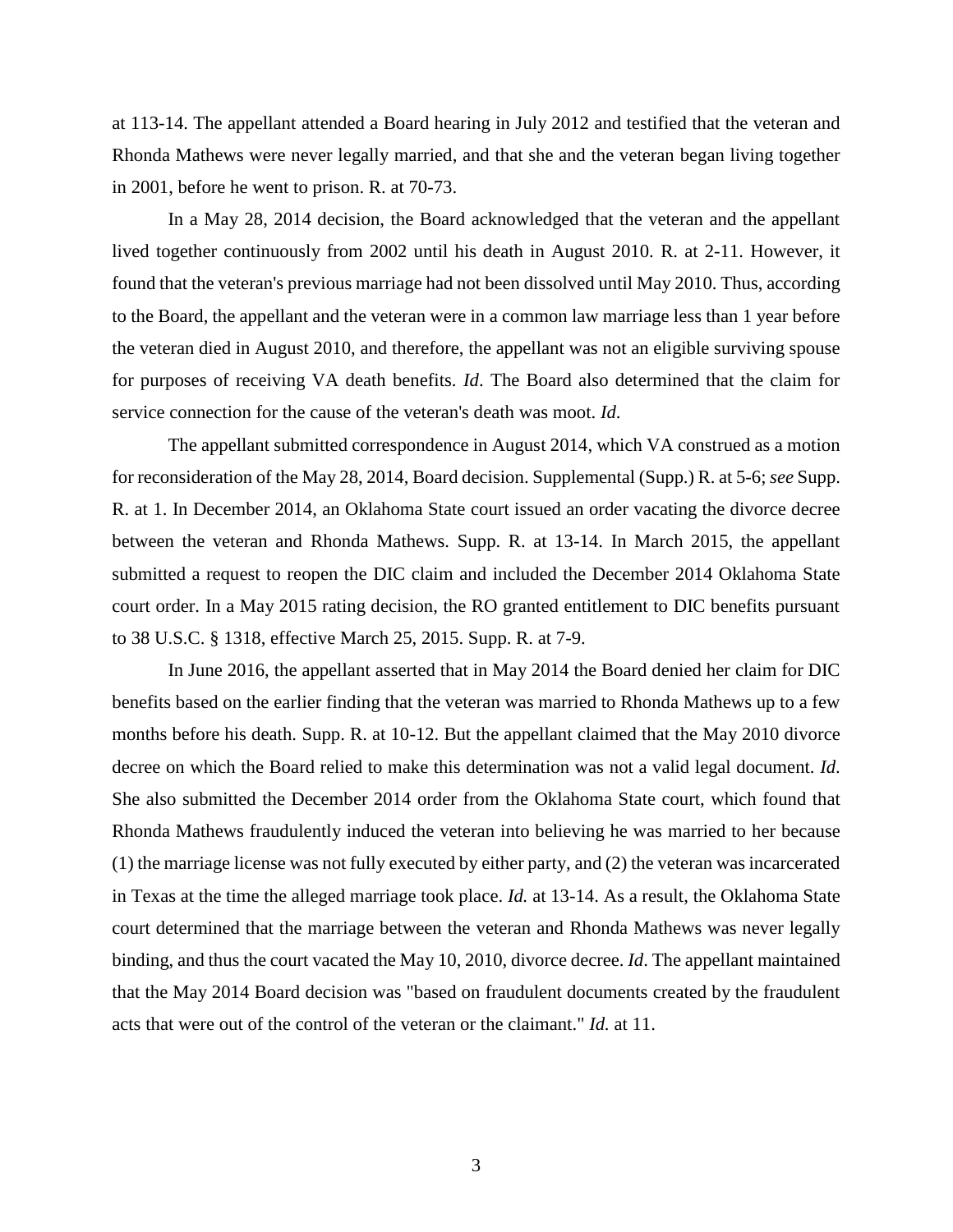In a December 2016 ruling, the Board Chairman denied the appellant's motion for reconsideration. *Id.* at 1-3. On February 21, 2017, the appellant filed a Notice of Appeal (NOA) with this Court as to the denial of the motion for reconsideration of the May 2014 Board decision.

### **II. ANALYSIS**

## *A. Legal Landscape*

Generally, this Court's review is limited to "final decision[s] of the Board of Veterans' Appeals," 38 U.S.C. § 7252(a), and an NOA of a Board decision must be submitted to the Court within 120 days after the date on which notice of the Board decision was mailed, 38 U.S.C. § 7266. But, the Court may conduct a limited review of the Board Chairman's denial of the motion for reconsideration if the appellant (1) files a motion for Board reconsideration within 120 days after the date the underlying final Board decision was mailed, and then (2) files an NOA within 120 days after the Board Chairman has mailed notice of the denial of the reconsideration motion. *See Rosler v. Derwinski*, 1 Vet.App. 241, 249 (1991).

Under 38 C.F.R. § 20.1000, reconsideration may be accorded at any time by the Board on its own motion or the appellant's motion, under the following circumstances:

(a) Upon allegation of obvious error of fact or law;

(b) Upon discovery of new and material evidence in the form of relevant records or reports of the service department concerned; or

(c) Upon allegation that an allowance of benefits by the Board has been materially influenced by false or fraudulent evidence submitted by or on behalf of the appellant.

In *Patterson v. Brown*, 5 Vet.App. 362, 365 (1993), the Court, borrowing language from *I.C.C. v. Brotherhood of Locomotive Engineers*, 482 U.S. 270, 280 (1980), found that Mr. Patterson had not alleged either "new evidence" or "changed circumstances." Rather, he had sought reconsideration of a Board decision on "the same record that was before the agency when it rendered its original decision"—i.e., he alleged obvious error. *Patterson*, 5 Vet.App. at 365 (quoting *Microwave Commc'ns, Inc. v. FCC*, 515 F.2d 385, 387 n.7 (D.C. Cir. 1974)). Thus, the Court determined that the Board Chairman's denial was not reviewable because, as *Locomotive Engineers* held, a claimant alleging obvious error could appeal the underlying Board decision and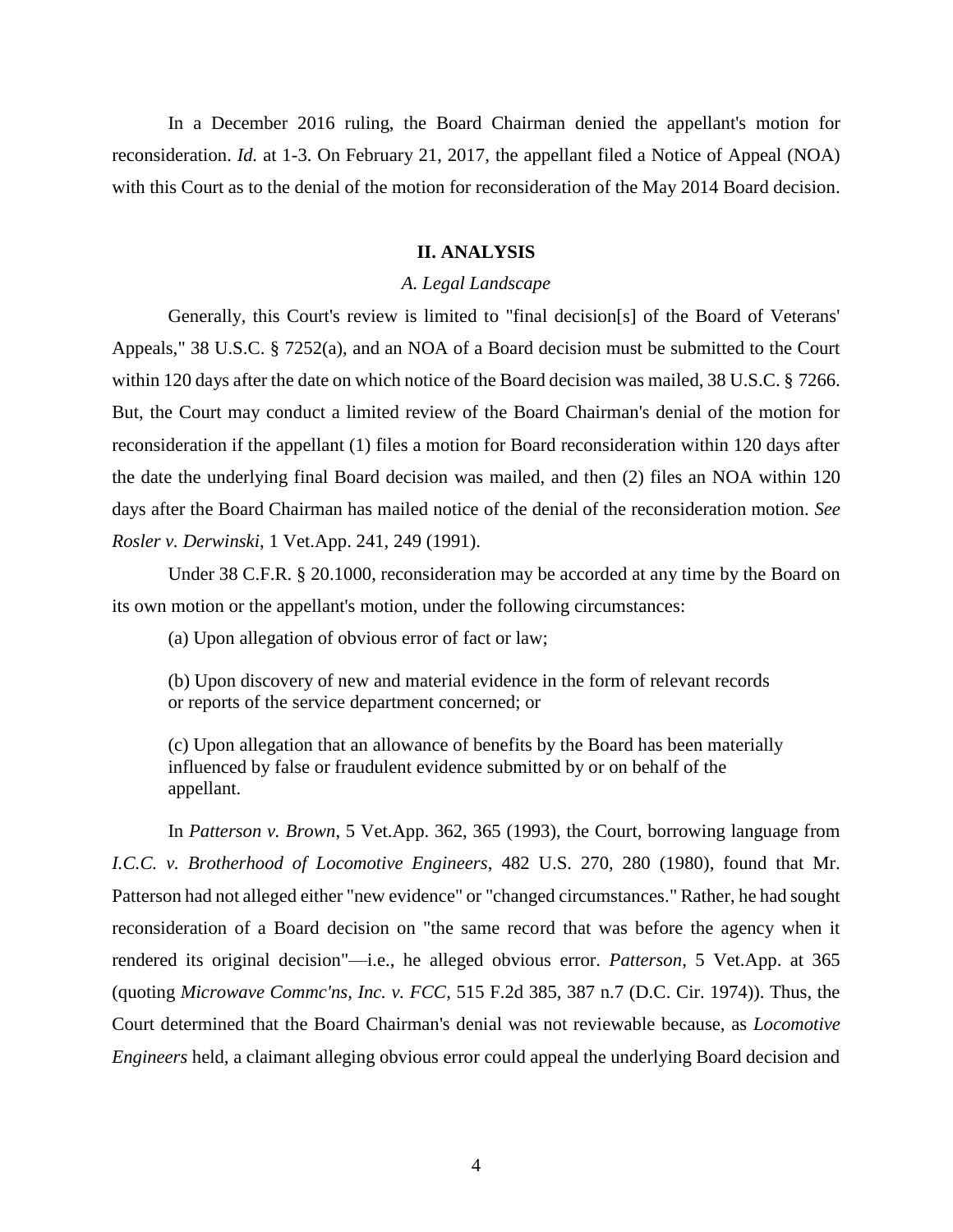that same issue he or she raised in the motion for reconsideration would then be before the Court. *Id.*

In *McCall v. Brown*, 6 Vet.App. 215, 217-18 (1994), the Court, referencing *Patterson*, found that the Secretary's admission of "obvious error" in a Board decision—as opposed to an appellant's allegation of obvious error—constituted "'changed circumstances' of the sort which compel the exercise rather than the declination of jurisdiction by the Court."

In *Romero v. Brown*, 6 Vet.App. 410, 413 (1994), the Court found that the veteran's allegation in his motion for reconsideration (that the issue of POW status was not presented to the Board prior to its decision) did not constitute "changed circumstances" warranting judicial review. The Court also stated that, by limiting reconsideration to specific new and material evidence (i.e., service records), § 20.1000 carved out a limited alternative to reopening a finally disallowed claim at the RO level. *Id*.

In *Engelke v. Gober*, the Court noted that it had never defined "changed circumstances" and that the term originated from a completely different agency—the Interstate Commerce Commission—and that agency's statute. 10 Vet.App. 396, 400 (1997) (stating that *Patterson* relied on dicta found in *Locomotive Engineers* to hold that judicial review may be available where a motion for reconsideration alleges "new evidence" or "changed circumstances"). The Court stated, however, that to be faithful to *Locomotive Engineers* and the Veterans' Judicial Review Act, "changed circumstances" had to be "of the variety set forth in § 20.1000 (e.g., obvious error, new government records, fraud)." *Id*. When applying this legal precedent to the facts of Mr. Engelke's case, regarding the report from a VA examination conducted after the Board decision, the Court ultimately found the examination report outside the parameters of § 20.1000, noting that the report was not "new evidence" because it was not a service record and it did not otherwise satisfy either of the other two factors--obvious error or fraud. *Id*. The Court concluded that Mr. Engelke's "mere invocation of the phrase 'changed circumstances' without those circumstances actually being rooted in § 20.1000, is not enough for this Court to exercise jurisdiction." *Id*.

## *B. Parties' Arguments*

The appellant first contends that she has demonstrated "changed circumstances" that would afford the Court a basis to exercise jurisdiction and reverse the Board Chairman's denial of the motion for reconsideration. Appellant's Brief (Br.) at 7. In making this argument, she references *Engelke*, 10 Vet.App. at 400, and asserts that the *Engelke* case stands for the proposition that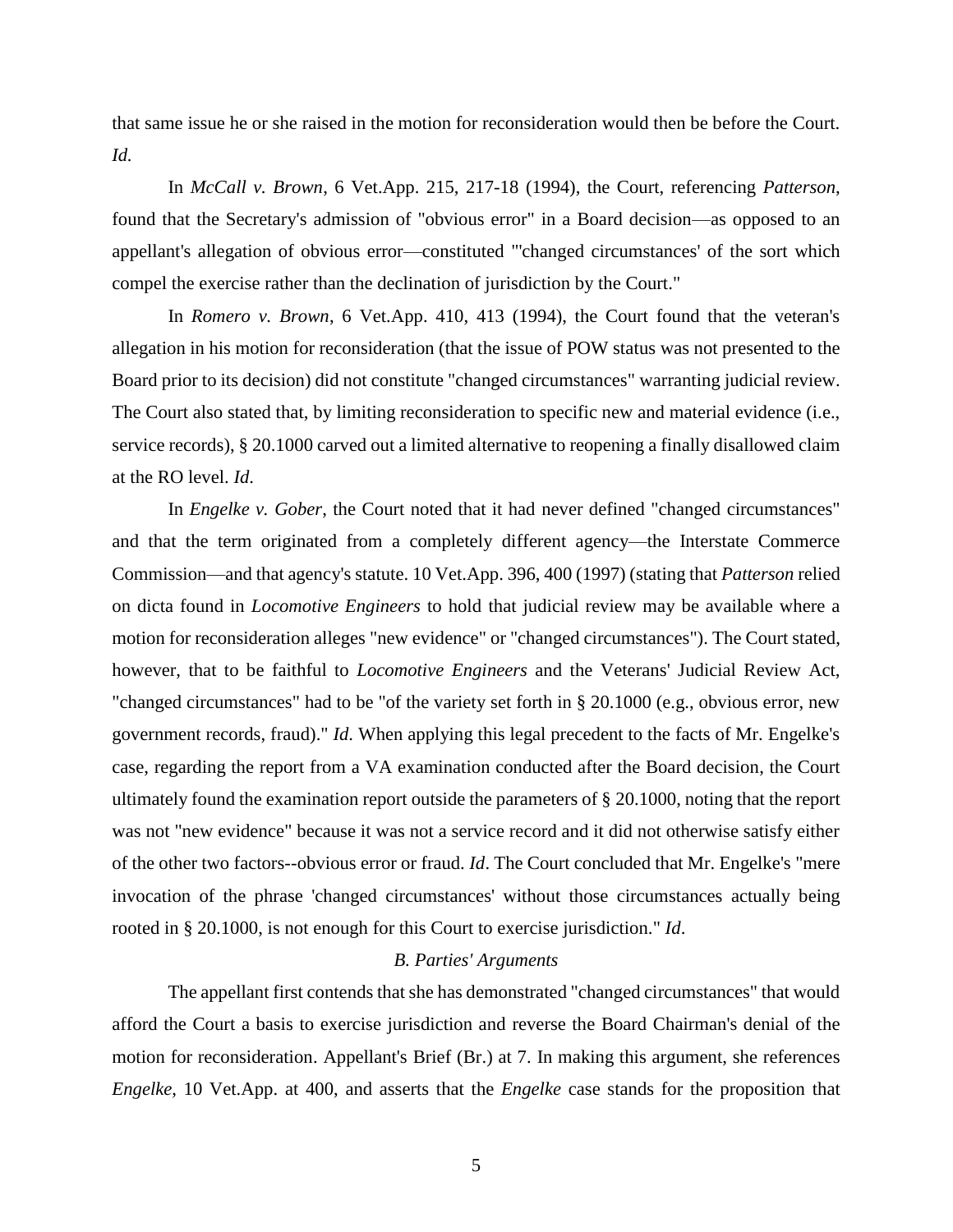§ 20.1000 does not contain an exhaustive list of "changed circumstances." *Id*. at 8. The appellant contends that she has alleged changed circumstances that are, although not explicitly listed, "of the variety" of factors "rooted in" § 20.1000. *Id*. Specifically, she contends that the invalidation of the veteran's previous marriage due to the Rhonda Mathews's fraud "is not merely additional evidence to support [her] claim, but evidence of a changed circumstance," and "[t]hese changed circumstances are 'of the variety' set forth in  $\dots$  § 20.1000 $(c)$ "; i.e., reconsideration where an allowance of VA benefits based on fraud. *Id*. at 9.

The Secretary interprets this argument as a request to create an exception under 38 C.F.R. § 20.1000 and "to rewrite the regulation for [the appellant's] benefit." Secretary's Br. at 10. The Secretary also contends that the Court does not have subject matter jurisdiction over the appellant's appeal of the Board's denial of reconsideration because she did not fulfill any of the three grounds for reconsideration under § 20.1000. *Id*. According to the Secretary, "changed circumstances is not an expansive term as [a]ppellant contends," but rather "describes the three grounds enumerated for reconsideration under 38 C.F.R. § 20.1000." *Id*. at 11. Quoting *Engelke*, the Secretary noted that the Court held that "'the mere invocation of the phrase "changed circumstances," without those circumstances actually being rooted in § 20.1000 [was] not enough for this Court to exercise jurisdiction.'" *Id*. at 12.

The appellant secondly argues that the "Board [Chairman] does not have the discretion to deny a motion for reconsideration of a denial of benefits that is solely due to fraud." Appellant's Br. at 10. In response, the Secretary argues that the Board Chairman "did not abuse [her] discretion and properly applied the law when [she] determined that the May 2014 Board decision did not necessitate reconsideration under 38 C.F.R. § 20.1000." Secretary's Br. at 16.

The appellant finally argues that VA's interpretation of 38 U.S.C. §§ 7103 and 7104 does not accord with the law because it permits reconsideration of a *grant* of benefits based on fraud but prohibits reconsideration of a *denial* of benefits based on fraud. Appellant's Br. at 11. The appellant maintains that the promulgation of  $\S 20.1000(c)$  is contrary to the law "because it prioritizes [] VA's interests over claimants[] by providing for reconsideration only to the detriment of claimants." *Id*. at 12. In response, the Secretary contends that "VA's regulations do not need to be universally veteran-friendly in all imaginable circumstances and VA's regulation preventing the allowance of benefits based on false or fraudulent evidence is not contrary to law or an abuse of discretion." Secretary's Br. at 19. The Secretary also stresses Congress's strong sense of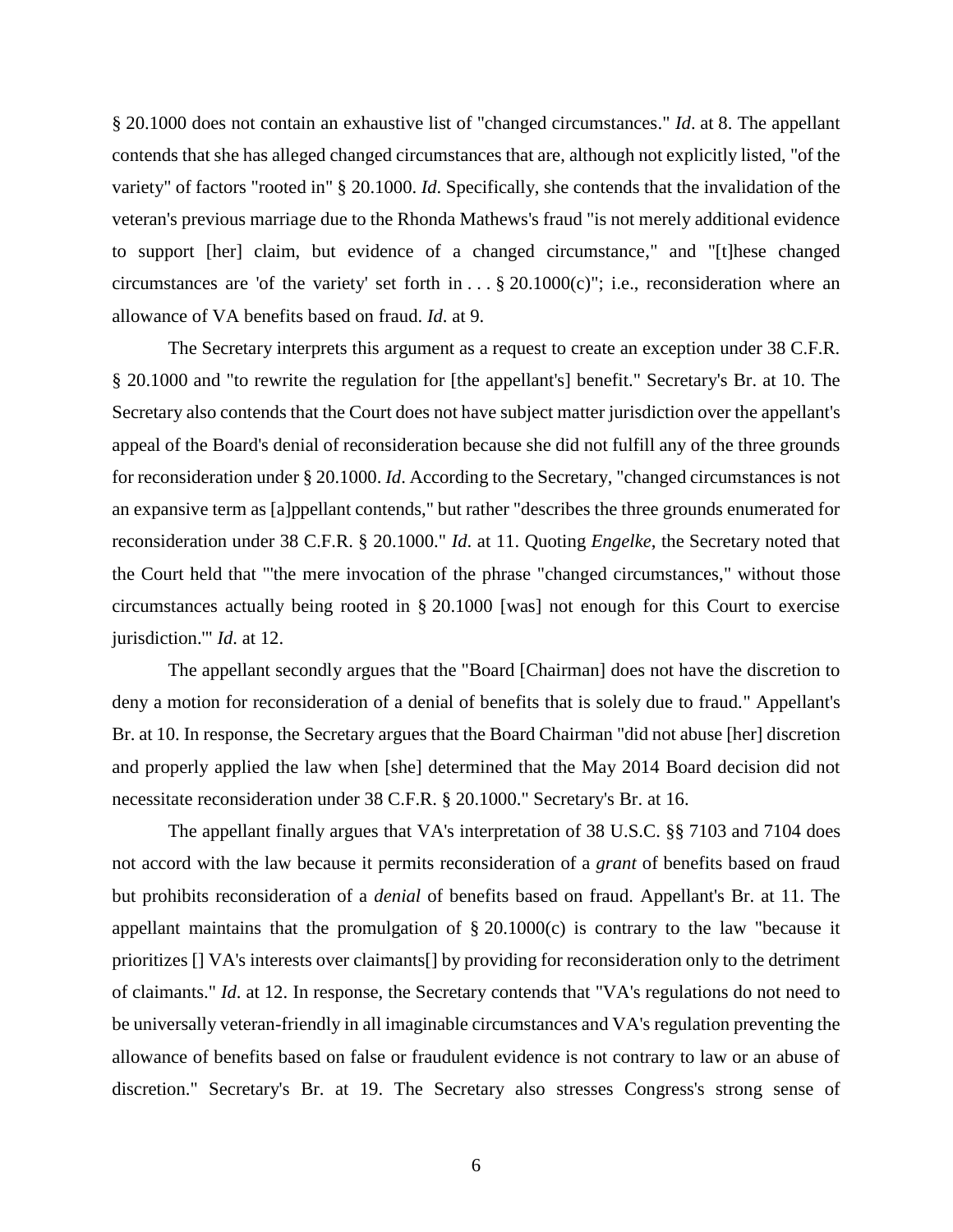responsibility to the "public fisc" and explains that "the Secretary's enactment of a method to prevent the allowance of benefits based on false or fraudulent evidence under 38 C.F.R. § 20.1000(c) is . . . consistent with the worthy goal of preventing fraud against the government." *Id*. at 20. In her reply brief, the appellant maintains that if § 20.1000 does not contemplate fraud leading to a denial of benefits, then the regulation itself is unlawful because it is contrary to law and Congress's intent. Appellant's Reply Br. at 3-4.

Oral argument was held on September 24, 2019. In a September 30, 2019, order, the Court requested that the Secretary address whether there were instances in which the Board Chairman (or appropriate delegate) has ordered reconsideration for grounds other than those enumerated in § 20.1000. The Court also asked the Secretary to address whether, where the Board found readjudication necessary "due to a Board employee's fraudulent act or omission, such as, but not limited to, an employee's intentional removal of evidence from a claims file, . . . the Board Chairman . . . order[ed] reconsideration . . . or employ[ed] a different readjudication mechanism." Sept. 30, 2019, Order.

The Secretary responded on October 30, 2019, and his response was based on an affidavit from the Vice Chairman of the Board. After reviewing the available 648 grants of reconsideration, the Board found three cases that "included a reconsideration decision and a notation of alleged VA employee fraud to include Board employee fraud." Secretary's Oct. 30, 2019, Response at 2. However, review of these cases showed that "the grant of reconsideration was not based on an allegation of fraud." *Id*. In addition, the Secretary's survey of the available 648 grants of reconsideration did not identify a case in which the grant of reconsideration was made on a basis outside those enumerated under § 20.1000.

#### *C. Changed Circumstances*

The appellant timely filed the motion for Board reconsideration<sup>3</sup> and the NOA.<sup>4</sup> Therefore, the Court has jurisdiction over the underlying May 2014 Board decision (although, as we said, the appellant did not allege any error in this decision), and thus the Court may conduct a limited review

<sup>&</sup>lt;sup>3</sup> She filed the motion for reconsideration of the May 2014 Board decision in August 2014, i.e., within 120 days of that decision. To be clear, a claimant may file a motion for Board reconsideration at any time. 38 C.F.R. § 20.1000 (effective until Feb. 29, 2019). We describe the appellant's motion for Board reconsideration as "timely" solely to note that she filed it within the 120-day judicial appeal period and, therefore, she filed it timely for purposes of determining our jurisdiction.

<sup>4</sup> She filed the NOA in February 2017, i.e., within 120 days of the December 2016 Board Chairman's denial of the motion for reconsideration.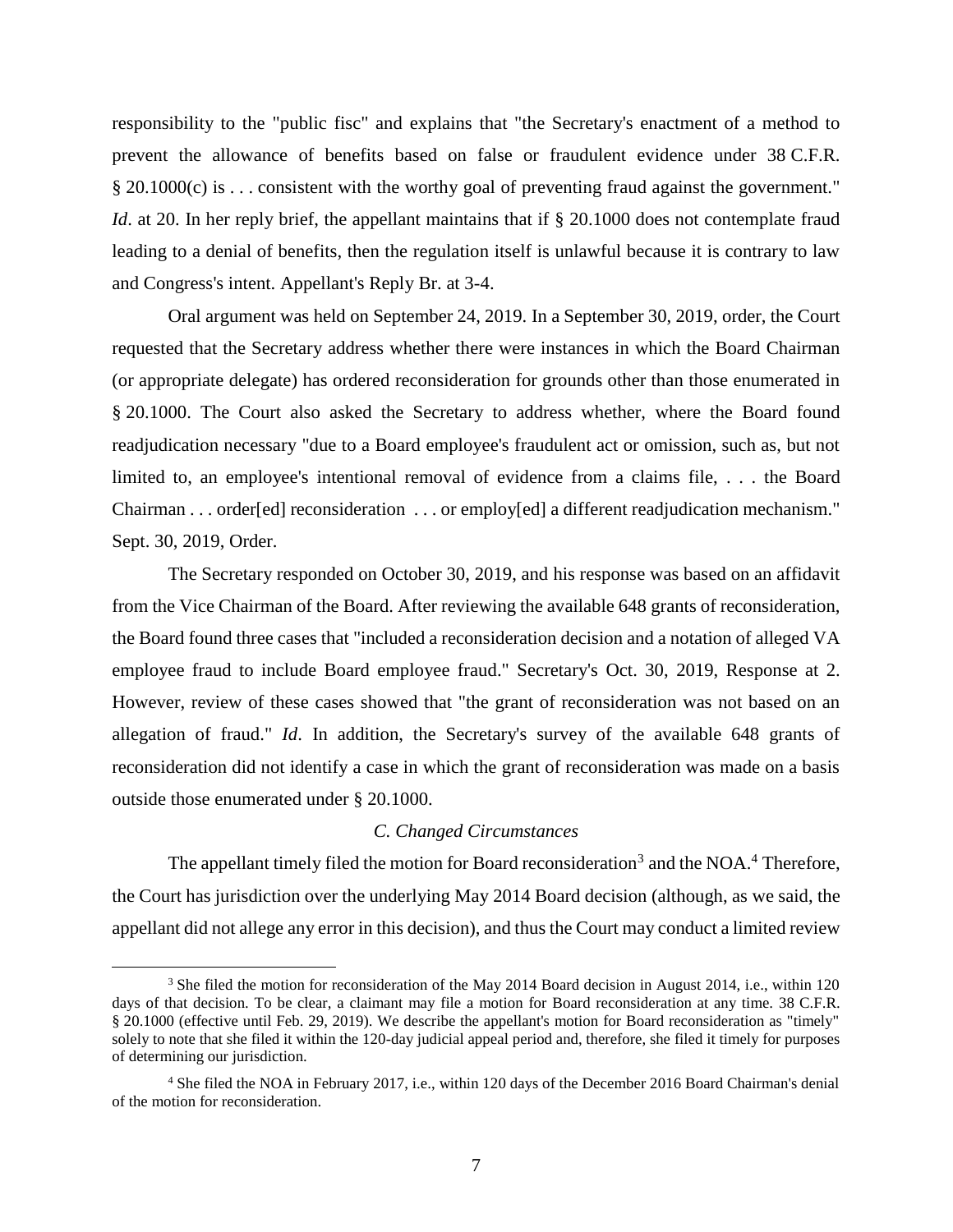of the December 2016 Board Chairman denial. *See Rosler*, 1 Vet.App. at 249; *see also Mayer v. Brown*, 37 F.3d 618, 620 (Fed. Cir. 1994) (holding that the Court may review a denial of reconsideration only where it has authority to review the underlying Board decision), *overruled on other grounds by Bailey v. West*, 160 F.3d 1360 (Fed. Cir. 1998). Although the Secretary contends that the Court does not have subject matter jurisdiction over the Board Chairman's denial of reconsideration because the appellant does not satisfy any of the three grounds for reconsideration under § 20.1000, Secretary's Br. at 10, it is axiomatic that the Court has jurisdiction at least to determine whether the appellant satisfied one of those grounds.<sup>5</sup>

The appellant's main contention is that the Oklahoma State court's December 2014 order vacating the May 2010 divorce decree based on Rhonda Mathews's fraud is evidence of a changed circumstance "of the variety" outlined in § 20.1000. Appellant's Br. at 8-9 (citing *Engelke*, 10 Vet.App. at 400). She asserts that *Engelke* held that § 20.1000 did not contain an exhaustive list on which the Court may exercise jurisdiction over the Chairman's reconsideration ruling, and thus other factors not explicitly written within the regulations could warrant such reconsideration. *Id*. To support her contention that § 20.1000 does not contain an exhaustive list of "changed" circumstances," the appellant relies on *Engelke*'s use of the terms "of the variety" and "rooted in" as indicating the expanded factors on which the Court may exercise its jurisdiction. *Id*.; Oral Argument at 3:06-4:29, 11:57-13:31 (also relying on this Court's decision in *McCall*). 6

The Court agrees with the Secretary that the appellant misinterprets *Engelke* and what the phrase "changed circumstances" entails. The Court concludes that the appellant bases her argument on taking select terms out of context, without considering the decision in its totality. Rather than broadening the factors that may warrant the Court's exercising jurisdiction over a Chairman's ruling to deny Board reconsideration, *Engelke* clarified that "changed circumstances" must be "rooted in" § 20.1000.

As discussed above, the *Engelke* Court traced the history of how the phrase "changed circumstances" entered our Court's jurisprudence. The *Engelke* Court noted that, although

<sup>5</sup> *Accord Manning v. Principi*, 16 Vet.App. 534, 539 (2002) (exercising jurisdiction over the Chairman's denial of reconsideration despite no allegation of new evidence or changed circumstances, in order to address the appellant's argument regarding the proper standard of review under § 20.1000(a)).

<sup>6</sup> At oral argument, appellant's counsel, relying on Merriam-Webster and Cambridge dictionaries, defined the terms "of the variety" as being among a group of things that share general features but differ in some details and "rooted in" as to have developed from something and strongly influenced by it. Oral Argument at 11:57-13:31. Although appellant's counsel also defined "of the sort," that phrase was not used by the *Engelke* Court.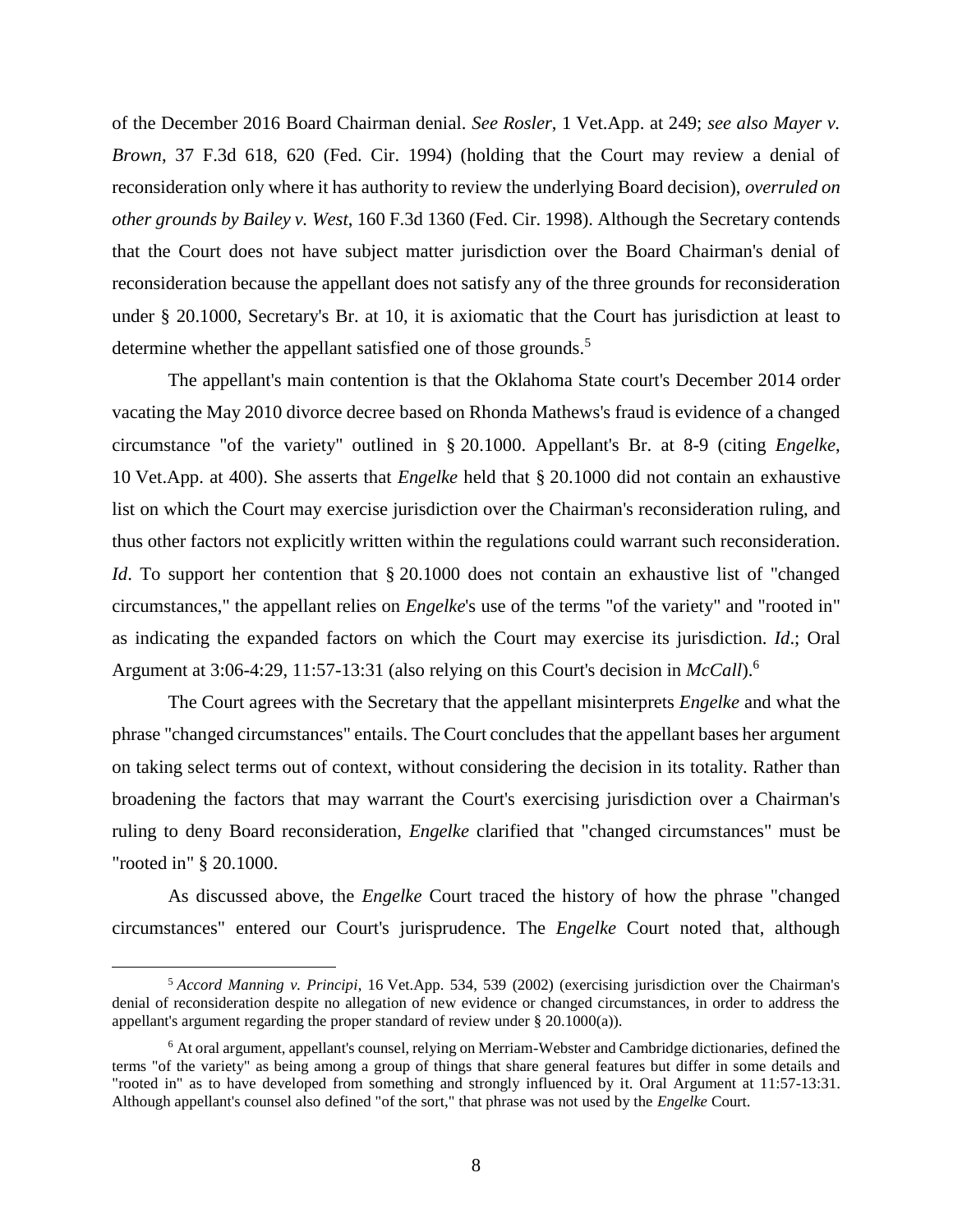"changed circumstances" arose not from VA, but from a different agency's statute, when applying *Locomotive Engineers* to this Court's review of VA action the *Engelke* Court found the phrase "changed circumstances" needed to be tied to VA's regulation. Although the appellant hinges the thrust of her argument on *Engelke'*s use of "of the variety," *Engelke* concluded that "changed circumstances" must "actually be[] rooted in § 20.1000." 10 Vet.App. at 400. As the appellant noted, *see supra* note 6, "rooted in" means that the changed circumstances must be developed from § 20.1000, meaning that they must be based in the regulation. Contrary to the appellant's assertions, *Engelke* did not hold that conditions similar to but not grounded in the regulation are sufficient for the Court's jurisdiction.

The appellant argued at oral argument--though not in her brief--that in the parenthetical "(e.g., obvious error, new government records, fraud)," the use of "e.g."—as opposed to "i.e." further supports her argument that *Engelke* expanded the circumstances under which the Court may exercise jurisdiction. Oral Argument at 11:57-13:31. And again the Court concludes that this argument is based on reading the decision out of context. Notably, the *Engelke* Court clearly intended this parenthetical, which distilled § 20.1000 down to a few key words, not to be read in isolation but instead to be read together with the rest of the decision. For example, although the *Engelke* Court distilled § 20.1000(b) down to "new government records," it clearly did not intend to expand the type of evidence that would satisfy the "new evidence" requirement sufficient for the Court to exercise its jurisdiction. In fact, although Mr. Engelke submitted a new government record—in the form of a VA examination report—the Court noted that only service department records would constitute new evidence that would warrant the exercise of jurisdiction. 10 Vet.App. at 399-400 (citing 38 C.F.R. § 20.1000(b)). And the appellant implicitly understands that this parenthetical should be read with the decision as a whole because she does not rely on the *Engelke* Court's unqualified use of "fraud" alone in the parenthetical as a clear statement that her allegation of fraud would allow the Court to exercise jurisdiction.<sup>7</sup>

Moreover, the Court's decision in *McCall* does not support the appellant's arguments. In *McCall*, the veteran filed a motion for Board reconsideration alleging that the underlying Board decision contained obvious errors of fact and law. 6 Vet.App. at 216. The Court noted, however, that, although § 20.1000(a) provides that the Chairman may afford reconsideration upon an

 $7$  To that end, the appellant similarly does not argue that the December 2014 Oklahoma State court order, also a new government record, satisfies § 20.1000(b).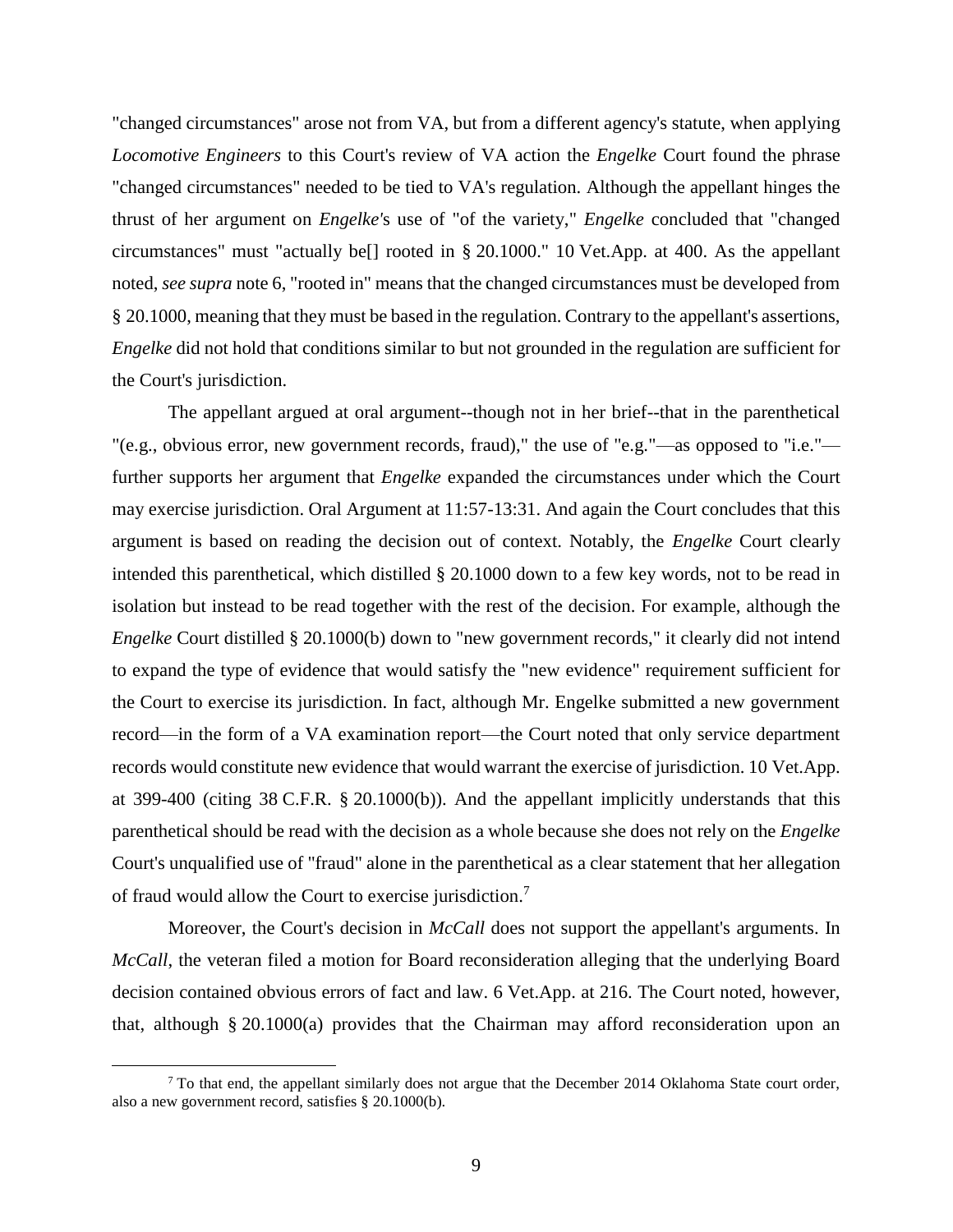allegation of obvious error of fact or law, the Court will not exercise jurisdiction over the Chairman's denial of reconsideration in such a case because the Chairman's "'refusal to go back over ploughed ground is nonreviewable.'" *Id*. at 217 (quoting *Locomotive Eng'rs*, 482 U.S. at 284). Nevertheless, the Court found changed circumstances sufficient to exercise jurisdiction over the denial of reconsideration because it found itself "presented not only with an *allegation* of obvious error of fact or law by a claimant but also with an *admission* of such error by the Secretary." *Id*. It is the *McCall* Court's exercise of jurisdiction for a basis not specifically contemplated by § 20.1000 on which the appellant relies. *See* Oral Argument at 3:06-4:29.

However, before the *McCall* Court could decide whether to exercise its jurisdiction over a Board's denial of reconsideration, it had to determine whether it had jurisdiction in the first instance. By way of background, Mr. McCall filed an NOA regarding the underlying Board decision, but, because the NOA was untimely, the Court dismissed the appeal as to the underlying Board decision. After the Court dismissed the appeal, Mr. McCall filed a motion for Board reconsideration and then filed a new NOA within 120 days of the denial of reconsideration. The *McCall* Court rejected the Secretary's arguments, based on *Rosler*, that it lacked jurisdiction because the NOA was untimely. And the Court distinguished *Rosler*, noting that *Rosler* involved a challenge to the merits of the underlying Board decision, while Mr. McCall was not challenging the merits of the underlying Board decision, but was instead seeking to review the denial of Board reconsideration. Accordingly, the Court stated, relying on *Patterson*, that "it has jurisdiction to review the Chairman's denial of a motion for reconsideration provided a timely NOA [wa]s filed with the Court from the Chairman's decision." 6 Vet.App. at 217.

The *McCall* Court viewed *Patterson* as holding that the Court has jurisdiction to review rulings on motions for Board reconsideration even when the motion was filed more than 120 days after the underlying Board decision, so long as the NOA seeking to appeal the Chairman's ruling is filed with 120 days. *See Neves v. Brown*, 6 Vet.App. 177, 179-80 (1993) (applying *Patterson* in the same manner). But the Federal Circuit expressly rejected this extension of *Patterson* in *Mayer*, which was issued 7 months after *McCall*. In *Mayer*, the Federal Circuit stated that the Chairman's ruling on the motion for reconsideration is not a decision of the Board and, therefore, our Court's jurisdictional statute—section 7261—does not independently grant jurisdiction over the Chairman's ruling where the Court does not already have jurisdiction. 37 F.3d at 620 ("To the extent that *Patterson* says otherwise, it is incorrect.").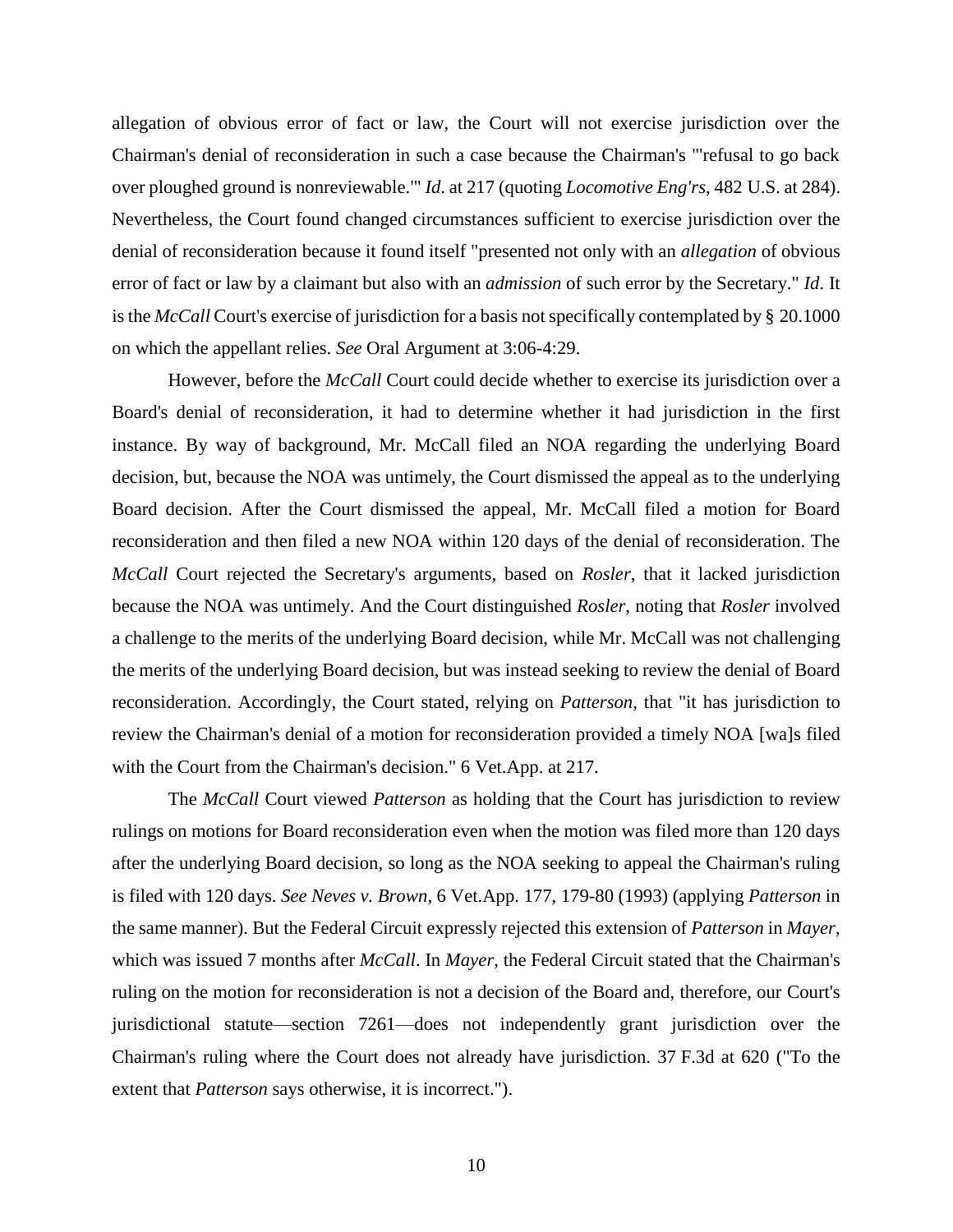Although the Court in *Patterson* had jurisdiction over the underlying Board decision, the Court did not have jurisdiction over the underlying decision in *Mayer* because the motion for reconsideration was not filed within 120 days of the underlying Board decision, an operative fact shared by *McCall*. Although the Court in *McCall* found jurisdiction over the Chairman's ruling, despite not having jurisdiction over the underlying Board decision, and chose to exercise that jurisdiction, the predicate basis for finding jurisdiction in *McCall* has since been overtaken by the Federal Circuit's decision in *Mayer*.

To the extent that the appellant reads certain language in *Engelke* as broadening the Court's exercise of jurisdiction, her argument is based on the *Engelke* Court's accommodation of *McCall*, which the *Engelke* Court noted was the lone instance where the Court has found "changed circumstances" sufficient to warrant exercising jurisdiction over a Chairman's denial of reconsideration.<sup>8</sup> And as the *McCall* Court itself noted, Mr. McCall's case was a "unique situation." 6 Vet.App. at 217. However, because the Court's decision in *McCall* was overtaken by *Mayer*, the Court finds the appellant's arguments regarding her broad interpretation of *Engelke*, which rely in part on *McCall*, unpersuasive.

Therefore, the appellant has not demonstrated that her broad interpretation of the *Engelke* holding is correct. What's more, the Secretary's October 30, 2019, response—which states that, of the available 648 grants of reconsideration surveyed, not one case involved a grant made on a basis outside those enumerated under § 20.1000—further supports that the factors upon which the Board Chairman may grant reconsideration are limited to the criteria listed in § 20.1000.

Moreover, the appellant fails to persuasively demonstrate how her allegation of "changed circumstances" is rooted in  $\S 20.1000(c)$ . The appellant does not dispute that she fails to satisfy the criteria of § 20.1000(c). Instead, she argues that her situation—a denial of benefits materially influenced by fraudulent actions of a third party—is sufficiently similar to situations enumerated under § 20.1000(c) to warrant the Court's exercising jurisdiction. However, because the regulation specifically contemplates reconsideration of an award of benefits based on the presentation of fraudulent evidence—and there were no benefits awarded based on the submission of fraudulent documents here—the Court cannot agree that the appellant's situation is rooted in § 20.1000(c).

The appellant argued at oral argument—though not in her brief—that, in the alternative,

<sup>8</sup> Although *Engelke* was issued in 1997, *McCall* remains the single instance when the Court has exercised jurisdiction over the Chairman's denial of reconsideration based on changed circumstances.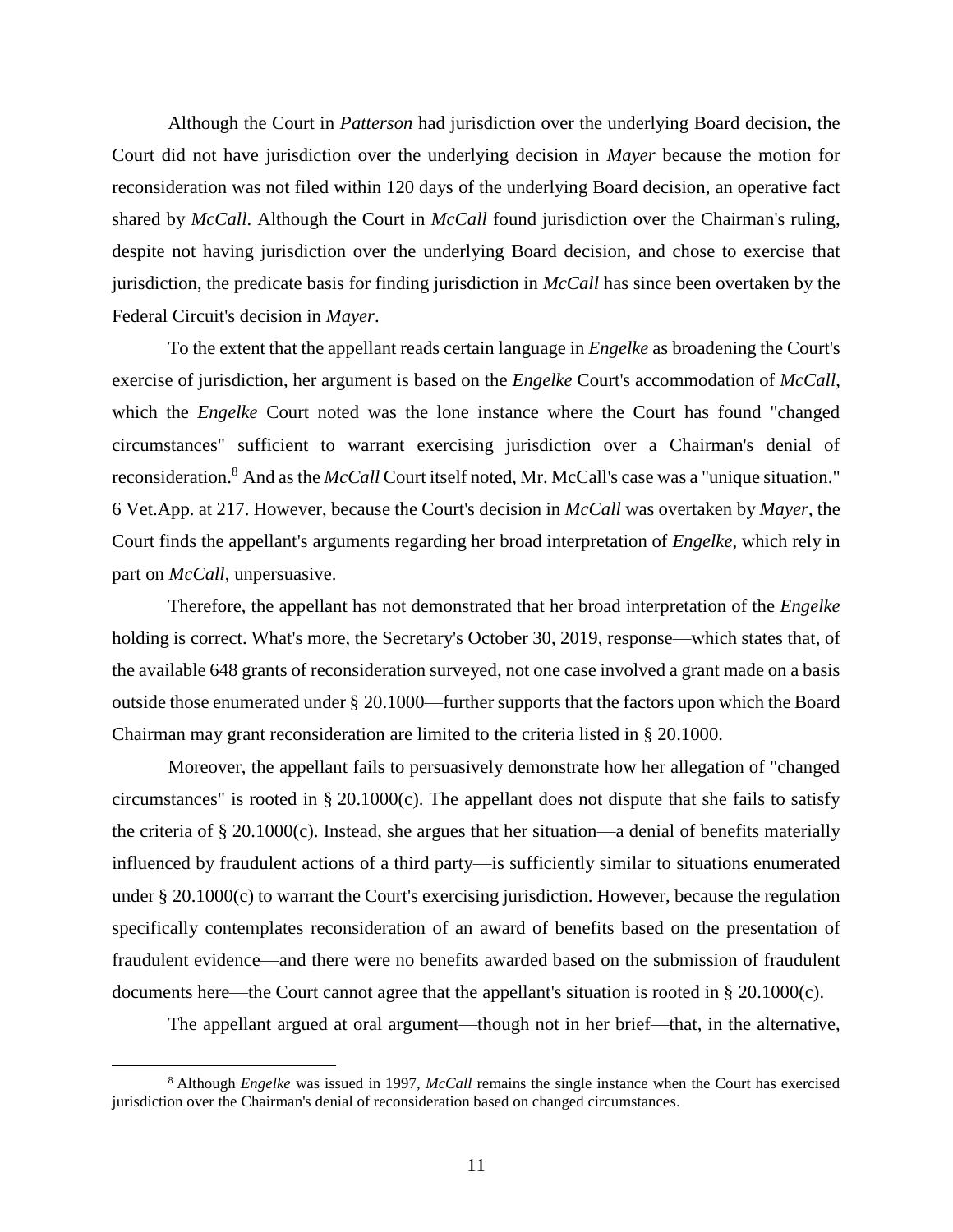her allegation of changed circumstances satisfies § 20.1000(a). Oral Argument at 4:58-5:52, 9:00-:30. In this regard, she argues that the December 2014 Oklahoma State court order is proof that the May 2014 Board decision contained an obvious error of fact necessitating reconsideration. *Id*.<sup>9</sup> This argument is, however, more accurately characterized as the presentation of new evidence. In that regard, because it is undisputed that the December 2014 Oklahoma State court order is not a service department record, *see* 38 C.F.R. § 20.1000(b), the Court may not exercise jurisdiction based on this new evidence. *See Romero*, 6 Vet.App. at 412-13.

Accordingly, because the appellant's situation does not constitute one of the bases for reconsideration under the regulation, the Court may not exercise jurisdiction to review the Board Chairman's denial of the motion for reconsideration. *See Engelke*, 10 Vet.App. at 400 (concluding that the claimant's "mere invocation" that his circumstance was included in § 20.1000, without it actually being "rooted in" that regulation, was not enough for the Court to exercise jurisdiction over the motion for reconsideration). Therefore, the Court will, at the conclusion of this decision, dismiss the appeal of the December 2016 Board Chairman's denial of the motion for reconsideration.

However, although we are unable to review the denial itself, we are still permitted to make determinations regarding the appellant's arguments as to the Board Chairman's discretion under § 20.1000; whether VA's interpretation of that regulation's authorizing statutes are contrary to law; and whether the promulgation of that regulation was an abuse of discretion.

## *D. The Board Chairman's Discretion to Order Reconsideration of the May 28, 2014, Decision*

The appellant contends that the Board Chairman abused her discretion when she failed to order reconsideration of the May 2014 Board decision. The appellant then summarily states that the Board Chairman "does not have the discretion to deny a motion for reconsideration of a denial of benefits that is solely due to fraud" because (1) the Board Chairman has the authority to grant a motion for reconsideration for reasons not explicitly listed in § 20.1000; (2) the Board Chairman may order reconsideration of allowances of benefits that are the products of fraud under § 20.1000(c); (3) Congress intended for VA adjudications to be nonadversarial and pro-claimant; and (4) VA's interest is that it grants benefits where such benefits are due. Appellant's Br. at 10.

<sup>9</sup> To the extent that this argument is premised on *McCall*, we have explained that *McCall* was predicated on an assumption of jurisdiction that the Federal Circuit rejected in *Mayer*, 37 F.3d at 620.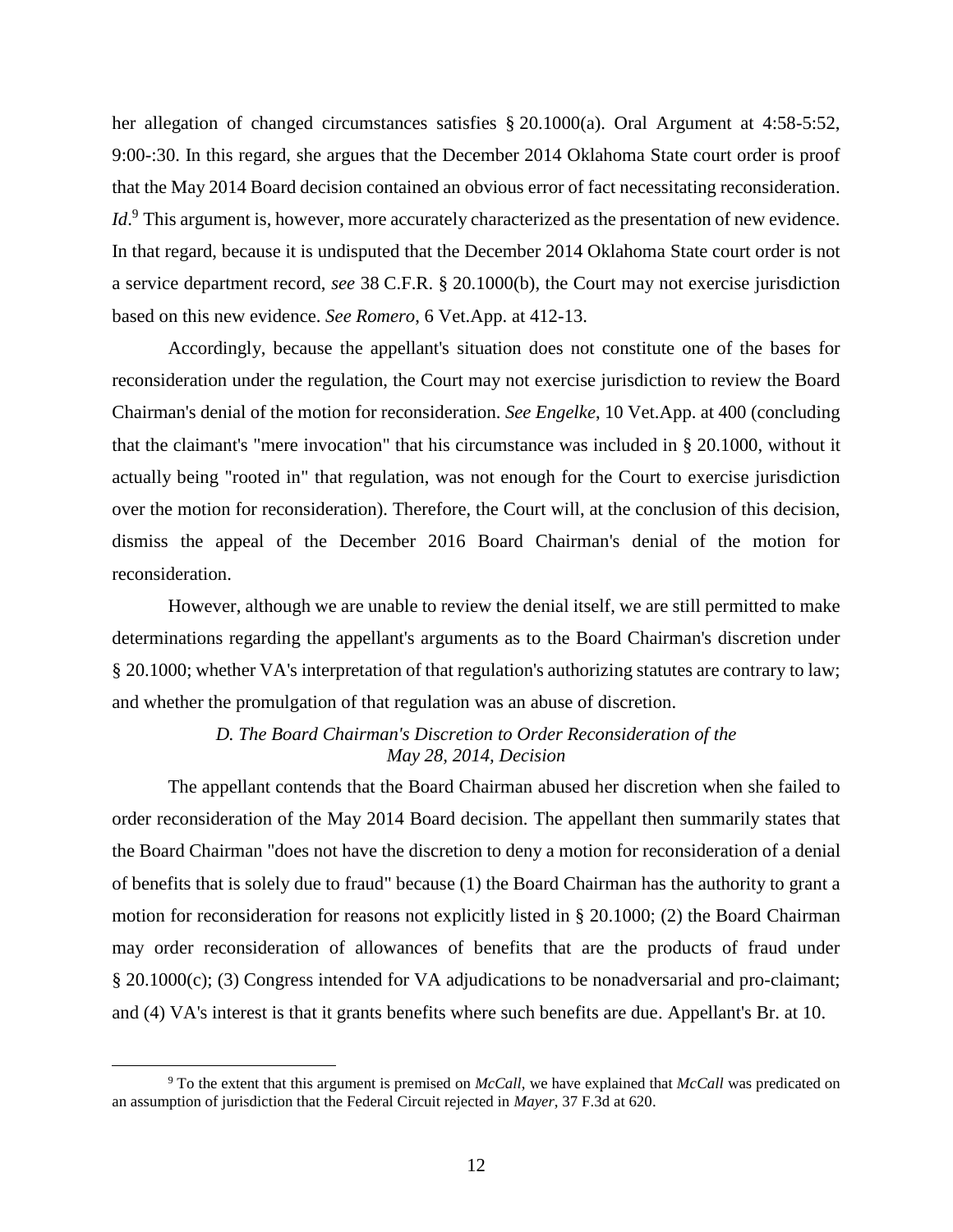The appellant is incorrect that the Board Chairman "does not have the discretion" to deny a motion for reconsideration, either generally or specifically in this case. The regulation itself is discretionary: "Reconsideration of an appellate decision *may* be accorded." 38 C.F.R. § 20.1000 (emphasis added); *see, e.g.*, *King v. McDonald*, 26 Vet.App. 484, 490 (2014) (noting that a regulation's use of the word "may" connotes discretion).

The appellant implicitly acknowledges that § 20.1000 is discretionary by noting that the Board Chairman "may" order reconsideration of allowances of benefits based on fraud. However, she fails to explain how her references to cases regarding the pro-claimant VA system and cases ensuring that veterans receive benefits to which they are entitled somehow render this regulation nondiscretionary or evidence abuse of the Chairman's discretion. *Locklear v. Nicholson*, 20 Vet.App. 410, 416 (2006) (the Court will not entertain underdeveloped arguments). Without such an explanation, the Court is unable to discern how the Board Chairman's denial here is contrary to veterans law principles and to such an extent that it requires the Court to ignore that the Board Chairman's authority is discretionary.

The Chairman's authority to afford reconsideration of a Board decision is discretionary, but because § 20.1000 instructs the Chairman how to exercises that authortity, the Court may review the Chairman's actions to ensure compliance with § 20.1000. *See Zeglin v. Wilkie*, 30 Vet.App. 121, 132 (2018); *Malone v. Gober*, 10 Vet.App. 539, 545 (1997). However, as discussed above, the *Engelke* Court did not expand the limited set of circumstances upon which the Chairman may grant reconsideration. And, it is undisputed that the appellant's situation does not satisfy any of the bases for reconsideration listed in § 20.1000.

The appellant supports her abuse-of-discretion argument by unpersuasively suggesting that a grant of her motion for reconsideration would have automatically resulted in her obtaining benefits due to her—i.e., an earlier effective date. Although the RO subsequently awarded benefits, the appellant overlooks that even if the Board Chairman had ordered reconsideration of the May 2014 decision, the decision would be reconsidered by a panel of Board members. *See* 38 C.F.R.  $\S 20.1004$  (2020).<sup>10</sup> Moreover, the appellant fails to explain how the fact that benefits were ultimately awarded based on new evidence not contemplated by § 20.1000 demonstrates an abuse of discretion in the failure to afford reconsideration. This is particularly true as the Secretary has

 $10$  But, to be clear, this lapse in the appellant's argument is not our reason for finding no abuse of discretion in the Chairman's denial of the motion for reconsideration.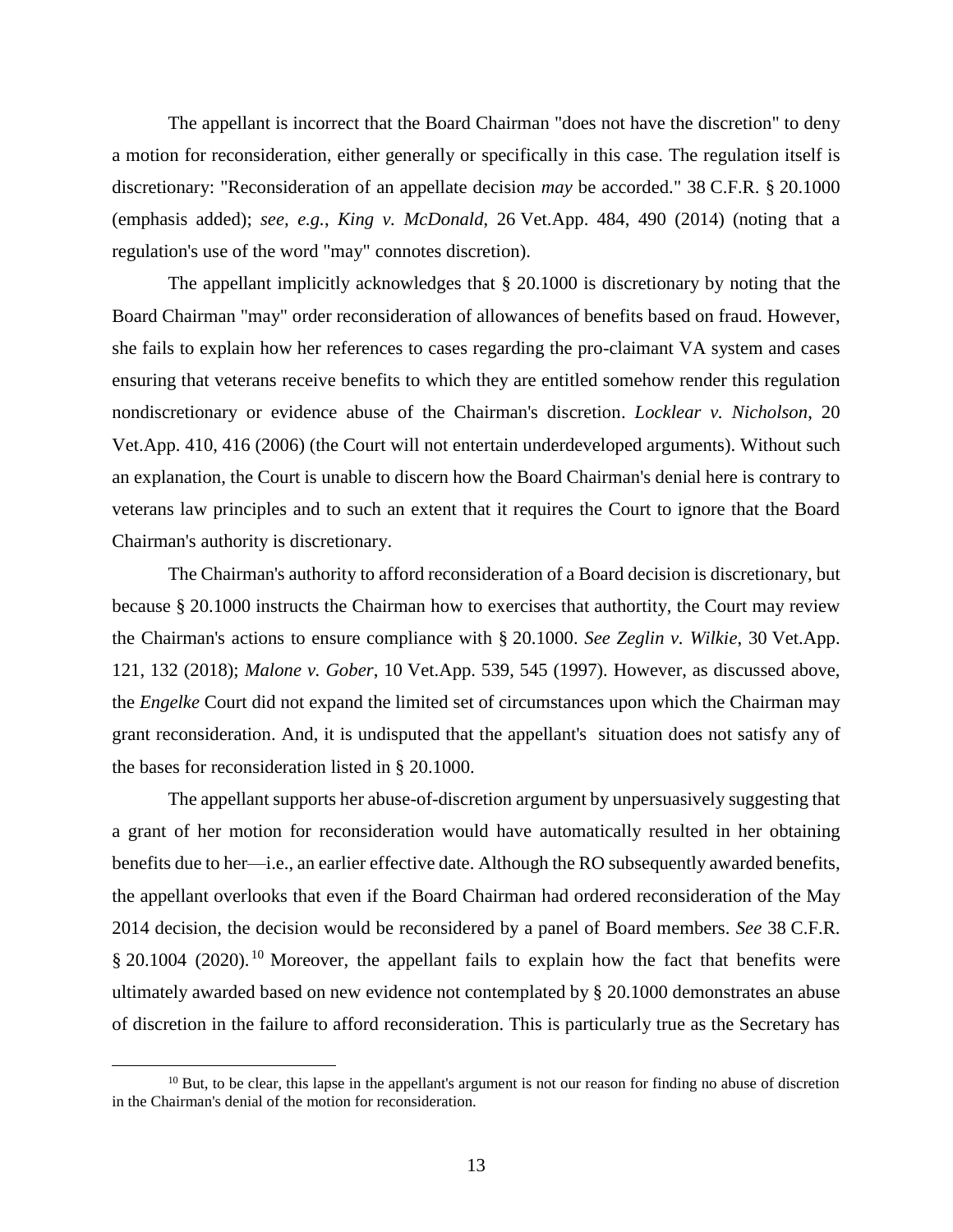averred that in the 648 instances that the Chairman has afforded reconisderation, in not one instance did the Chairman afford reconsideration for a reason outside § 20.1000.

Accordingly, the Court finds no merit in the appellant's argument regarding the discretion of the Board Chariman to order reconsider of the May 2014 Board decision.

# *E. Section 20.1000, Title 38, Code of Federal Regulations, is a Valid Regulation that Properly Interprets 38 U.S.C. § 7103.*

The appellant also maintains that VA's interpretation of sections 7103 and 7104 was not in accordance with the law and that the Secretary abused his discretion in promulgating § 20.1000 because § 20.1000 does not provide for reconsideration of a denial of benefits based on fraud. Appellant's Br. at 11. According to the appellant, the promulgation of § 20.1000(c) is contrary to the law "because it prioritizes [] VA's interests over claimants' by providing for reconsideration only to the detriment of claimants." *Id*. at 12. The appellant contends that "when the VA interprets a statute by promulgating a regulation that 'is unfavorable to veterans, such that it conflicts with the beneficence underpinning VA's veterans benefit scheme, and a more liberal construction is available that affords a harmonious interplay between provisions,' the Court may substitute its judgment for the VA's." *Id*. (quoting *Trafter v. Shinseki*, 26 Vet.App. 267, 272 (2013)). The appellant further contends that  $\S$  20.1000 $(c)$  is an "abuse of discretion and is contrary to law because it permits the Board [Chairman] to correct fraud that benefitted claimants but does not permit claimants to correct fraud when it was detrimental to them." *Id*. at 12-13.

When an agency, through a formally promulgated regulation, interprets a statute it is charged with administering, judicial review of that interpretation is governed by the two-step inquiry articulated by the Supreme Court in *Chevron U.S.A., Inc. v. Natural Resources Defense Council*, *Inc.*, 467 U.S. 837, 842 (1984). Under *[Chevron](https://1.next.westlaw.com/Link/Document/FullText?findType=Y&serNum=1984130736&originatingDoc=Ia3ee3855ba2511e191598982704508d1&refType=RP&originationContext=document&transitionType=DocumentItem&contextData=(sc.Default))*, a court must first determine "whether Congress has directly spoken to the precise question at issue." 467 U.S. at 842. If Congress has, "that is the end of the matter," and the only question remaining is whether the regulation at issue is in accordance with congressional intent. *Id*. at 842-43.

Section 7103(a) establishes that a Board decision "is final unless the Chairman orders reconsideration of the decision," and states that "[s]uch an order may be made on the Chairman's initiative or upon motion of the claimant." Section 7103(b) sets out the procedures that must be followed upon the Chairman's order for reconsideration. Although Congress provided a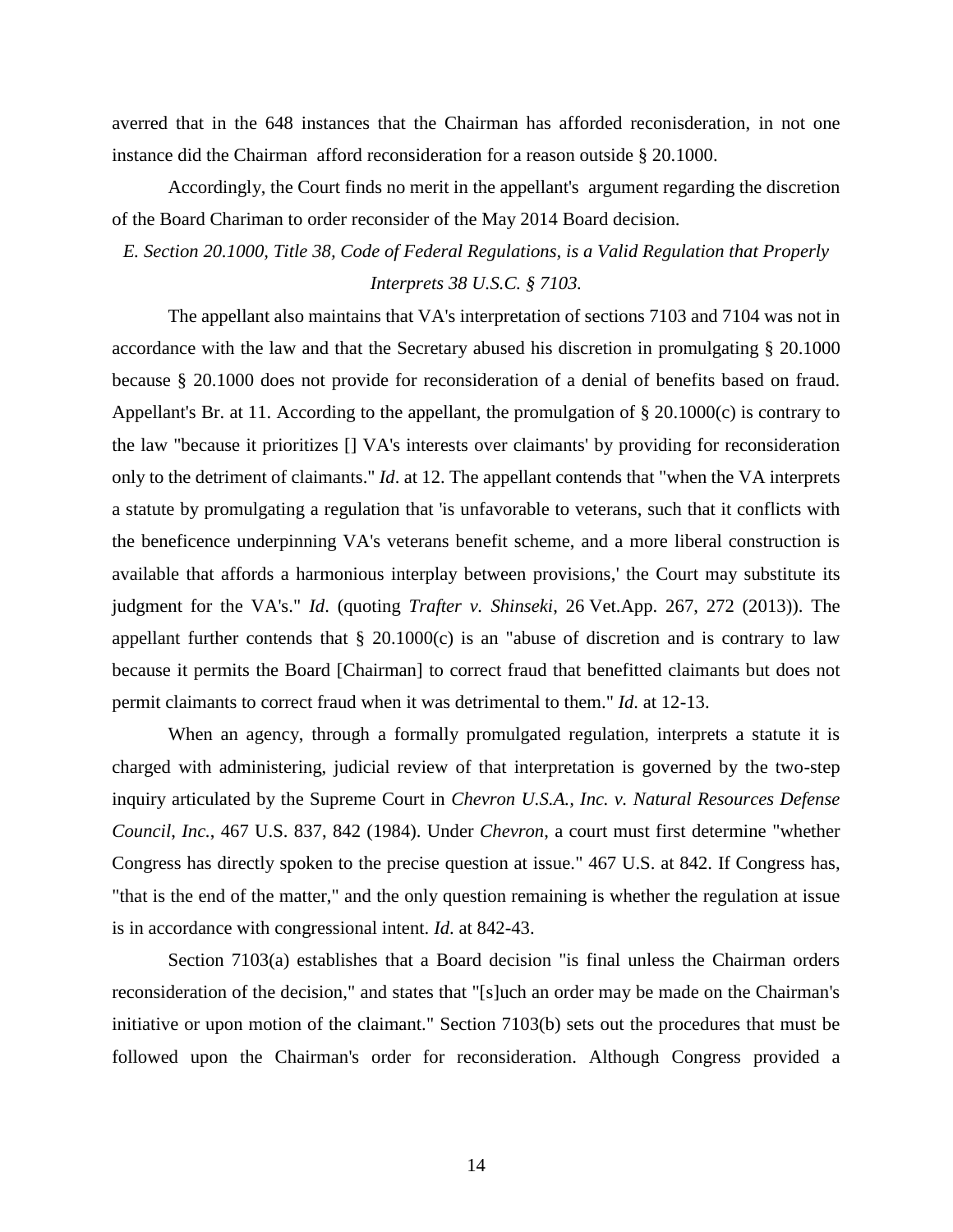mechanism to allow the Board Chairman to afford reconsideration of Board decisions, it did not speak to the issue of reconsideration based on fraud.<sup>11</sup>

Where Congress has not directly spoken to the precise issue, there is a "gap" for the agency to fill. *See Gallegos v. Principi*, 283 F.3d 1309, 1312 (Fed. Cir. 2002). In this second step of the *[Chevron](https://1.next.westlaw.com/Link/Document/FullText?findType=Y&serNum=1984130736&originatingDoc=Ia3ee3855ba2511e191598982704508d1&refType=RP&originationContext=document&transitionType=DocumentItem&contextData=(sc.Default))* inquiry, courts may not disturb an agency regulation unless it is "arbitrary or capricious in substance, or manifestly contrary to the statute." *Mayo Found. for Med. Educ. & Research v. United States*, 562 U.S. 44, 53 (2011). Instead, courts will defer to an agency's "reasonable interpretation" of the statute. *Id*[. at 58;](https://1.next.westlaw.com/Link/Document/FullText?findType=Y&serNum=2024334473&originatingDoc=Ia3ee3855ba2511e191598982704508d1&refType=RP&originationContext=document&transitionType=DocumentItem&contextData=(sc.Default)) *Gallegos*, 283 F.3d at 1312. This Court will hold unlawful regulations issued or adopted by the Secretary only where such regulation is "arbitrary, capricious, an abuse of discretion or otherwise not in accordance with law." 38 U.S.C. § 7261(a).

The Court disagrees with the appellant that  $\S 20.1000(c)$  is not in accordance with the law or that promulgating the regulation was an abuse of the Secretary's discretion. First, the appellant argues that § 20.1000(c) is contrary to law because it is not pro-claimant and prioritizes VA's interests over claimants' interests by providing for reconsideration only to the detriment of claimants. Appellant's Br. at 11-14. But, in urging the Court to review  $\S 20.1000(c)$  in the context of the overall pro-claimant statutory scheme of veterans law, the appellant fails to read this portion of the regulation in the context of the rest of § 20.1000. *See Vazquez-Claudio v. Shinseki*, 713 F.3d 112, 115 (Fed. Cir. 2013) ("In construing regulatory language, we must read the disputed language in the context of the entire regulation."). In reading subsection c in the context of the entire regulation, we note that although one circumstance in § 20.1000(c) permits the Board Chairman to afford reconsideration of a decision where fraud led to a grant of benefits (and not where it led to a denial of benefits), § 20.1000(a) (obvious error) and § 20.1000(b) (new service department records) provide two circumstances for a claimant to seek reconsideration of a denial of benefits. In other words, although one portion of the regulation may be detrimental to the appellant in this instance, the regulation as a whole is not detrimental to all claimants in general.

In addition, § 20.1000(c) itself is not detrimental to all, or even most, claimants, nor is it inconsistent with the overall purpose of the veterans benefits system, which the appellant contends

<sup>&</sup>lt;sup>11</sup> Congress also provided, under section 7103(c), that the Board may correct an obvious error in the record. However, section 7103(c) references correction of obvious errors without regard to whether there has been a motion for or an order granting reconsideration. In contrast, § 20.1000(a) provides that where there is an obvious error of fact or law in the Board decision, reconsideration may be afforded upon a motion from the claimant or the Board's own motion.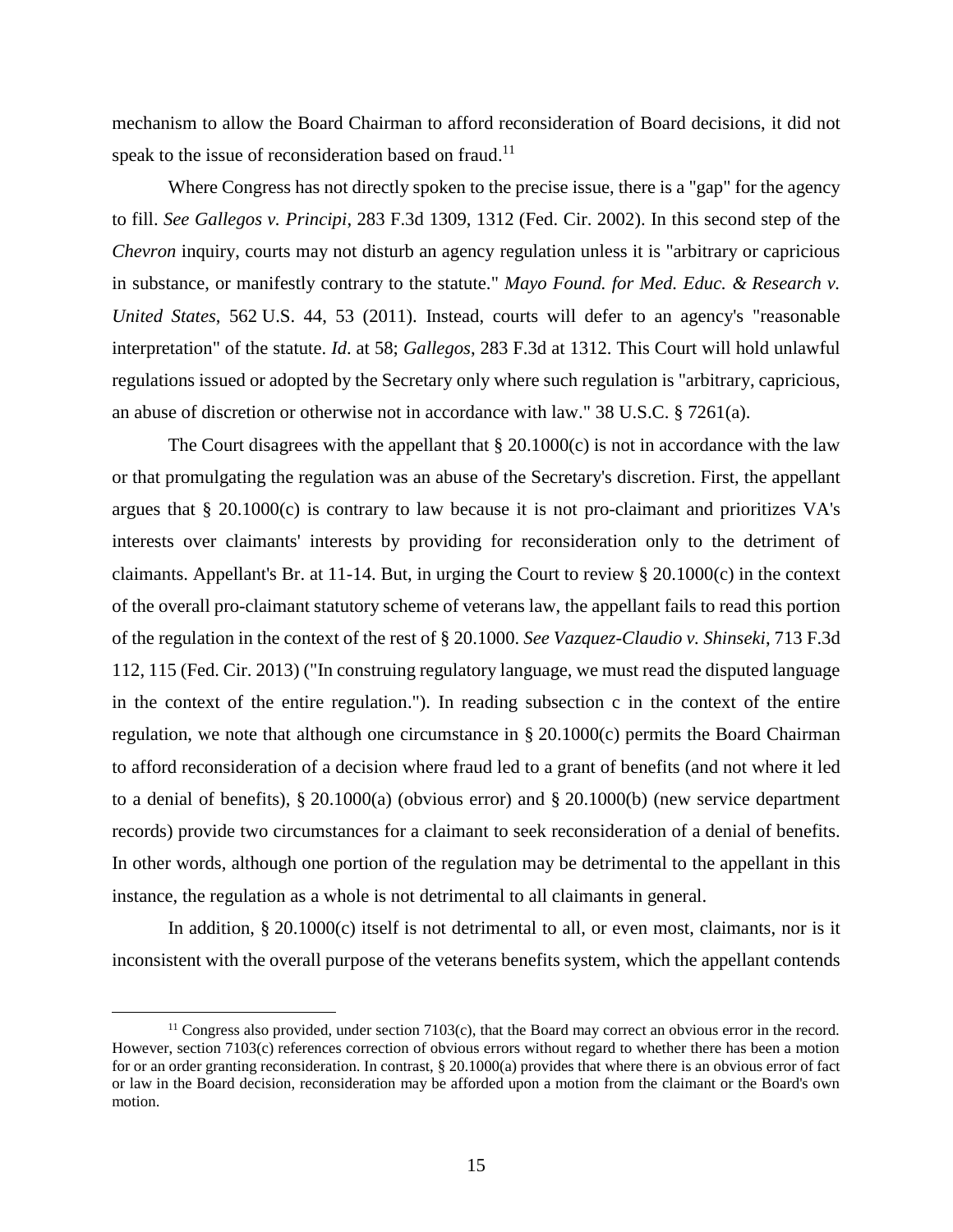serves to ensure claimants receive benefits to which they are entitled. To ensure that funds are preserved for those who are entitled to benefits, VA must also establish measures to prevent payments to those who are not entitled to the benefits, such as a regulation providing for reconsideration of a grant of benefits based on fraud. Therefore, we do not find § 20.1000(c) contrary to the law.

Second, as for the appellant's argument that the Secretary abused his discretion in promulgating § 20.1000(c), the Secretary has broad authority to "prescribe all rules and regulations which are necessary or appropriate to carry out the laws administered by the Department and are consistent with those laws." [38 U.S.C. § 501\(a\).](https://1.next.westlaw.com/Link/Document/FullText?findType=L&pubNum=1000546&cite=38USCAS501&originatingDoc=I78856700a4e711e9a3ecec4a01914b9c&refType=RB&originationContext=document&transitionType=DocumentItem&contextData=(sc.Search)#co_pp_8b3b0000958a4) That authority includes establishing "regulations with respect to the nature and extent of proof and evidence . . . in order to establish the right to benefits under such laws," "the forms of application by claimants under such laws," and "the manner and form of adjudications and awards." 38 U.S.C. § 501(a)(1), (2), (4). The Secretary did not abuse his discretion by providing, via regulation, factors that may warrant reconsideration of a Board decision, particularly where those factors are not inconsistent with the language of the authorizing statute. *See* 38 U.S.C. § 501(a); *see also United States v. Vogel Fertilizer Co.*, 455 U.S. 16, 25 (1982) ("We consider first whether the [r]egulation harmonizes with the statutory language.").

In addition,  $\S$  20.1000 $(c)$  appears to be necessary or appropriate to carry out the laws administered by the Secretary. *See* 38 U.S.C. § 501(a). As stated, although the application of this regulation did not lead to a favorable outcome for the appellant, § 20.1000(c) in general helps to ensure that funds are preserved for claimants entitled to benefits by preventing payments to those awarded benefits based on fraud. *See Bowen v. Roy,* 476 U.S. 693, 709 (1986) (the Supreme Court stresses of the importance of "preventing fraud in these [government] benefit programs"); *Wanless v. Shinseki*, 23 Vet.App. 143, 148 (2009) ("Congress intended to avoid wasteful expenditures of Government resources."); *see also Douglas v. Shinseki*, 23 Vet.App. 19, 22 n.1 (2009) ("[I]nherent in the responsibilities of the Secretary, is the duty to protect the public fisc."); *Rhodan v. West*, 12 Vet. App. 55, 58 (1998) (Holdaway, J., concurring) ("[I]t must be remembered that the Secretary is . . . defending the public fisc from the payment of unjustified claims . . . . There is a duty to ensure that, insofar as possible, only claims established within the law are paid." $\cdot$ .<sup>12</sup>

<sup>&</sup>lt;sup>12</sup> VA did not mention protection of the public fisc when it amended 38 C.F.R. § 19.185 (1983), the precursor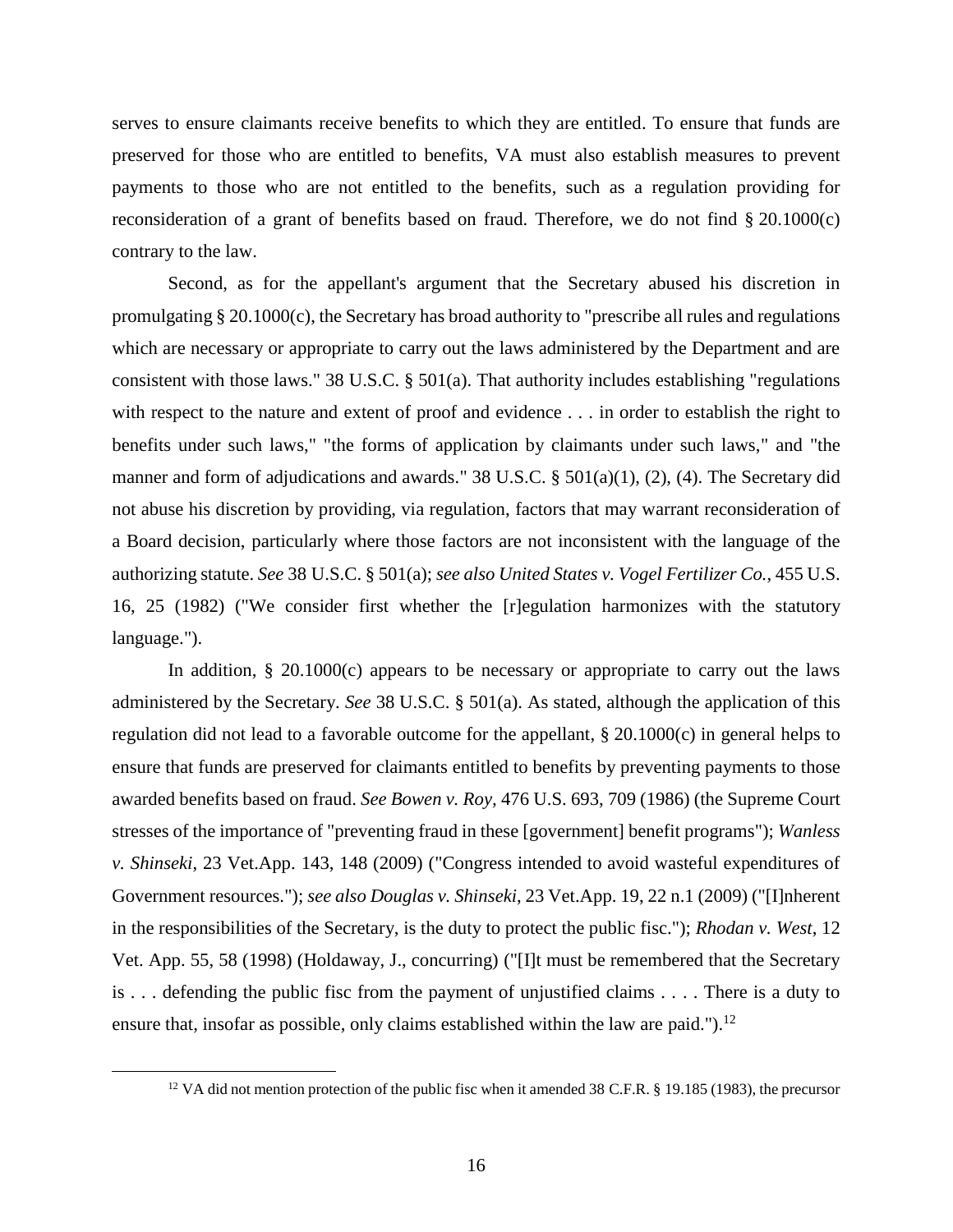Finally, the Court does not find § 20.1000(c) unreasonable or unfavorable to veterans, and thus declines appellant's request to substitute our own judgment regarding this regulation. *See Trafter*, 26 Vet.App. at 272. It is reasonable that to preserve funds for veterans entitled to them, the Secretary would create a provision to prevent the award of benefits based on fraud to unworthy individuals. In addition, although § 20.1000(c) does not provide recourse for claimants who believe fraudulent evidence influenced the denial of their claim, an overview of § 20.1000 demonstrates the various ways in which this provision maintains the integrity of the system administering benefits and ensures fairness and equity in the disbursement of benefits. Thus, the appellant incorrectly contends that the regulation is unfavorable to veterans because it conflicts with the beneficence underpinning VA's veterans benefit scheme, Appellant's Br. at 11-15. Further, in regard to the appellant's argument that there is available a more liberal construction that affords a harmonious interplay between provisions—i.e., "interpreting the statutes to authorize claimants to move for reconsideration when fraud causes a denial of benefits," *id*. at 14—as stated, the Court notes that filing a motion for reconsideration is not the only way under the VA benefits system that a claimant can remedy a Board decision, because he or she can also (1) file a claim to reopen his or her claim; (2) seek equitable relief from VA; or (3) file a motion to vacate the decision, *see* 38 C.F.R. § 20.904.

## *F. Summary*

In sum, § 20.1000(c) is in accordance with the law and its implementation was not an abuse of the Secretary's discretion. Further, the Board Chairman has discretion under that regulation, given that the regulation itself is discretionary: "Reconsideration of an appellate decision *may* be accorded." 38 C.F.R § 20.1000 (emphasis added).

In addition, when a motion for reconsideration of a Board decision and an NOA are timely filed, *see Rosler*, 1 Vet.App. at 249, and the Court has jurisdiction of the underlying Board decision, *see* 38 U.S.C. § 7252(a), the Court may conduct a limited review of the Board Chairman's denial of the motion for reconsideration, *see Mayer*, 37 F.3d at 620, if the claimant's situation is one of those enumerated under § 20.1000; *see Engelke*, 10 Vet.App. at 400. Further, it is axiomatic

to § 20.1000, to include reconsideration of a grant of benefits based on fraud. *See* 50 Fed. Reg. 36,992, 36,992 (Sept. 11, 1985) (stating that the amendment was part of several amendments "designed to provide a formal procedure for reconsidering decisions based upon the allegation that an allowance of benefits by the Board has been materially influenced by false or fraudulent evidence" and "to ensure an equitable uniformity in the limited number of cases involved"). However, based on the caselaw mentioned above, preventing fraud and preserving funds for entitled claimants appears always to be a consideration for VA.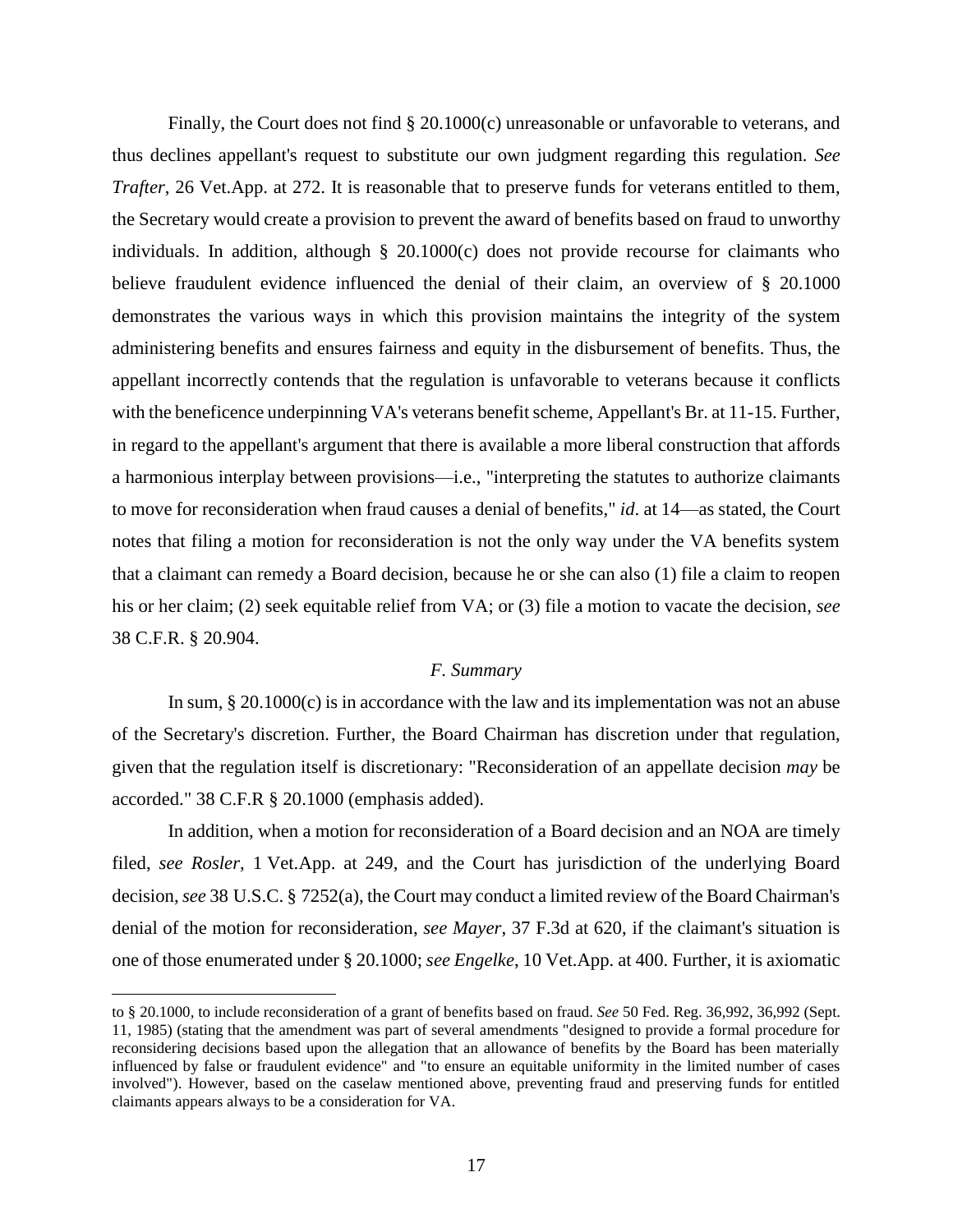that the Court has jurisdiction to determine whether the claimant's situation is one of the factors under § 20.1000.

Here, contrary to the appellant's arguments, *Engelke* did not broaden the circumstances under which the Chairman may grant reconsideration. Rather, that case clarified that, for the Court to exercise jurisdiction over the Chairman's denial of reconsideration, any such situation must comport with the criteria enumerated in § 20.1000. It is undisputed that the appellant's situation does not constitute one of those enumerated in the regulation. Therefore, the Court may not exercise jurisdiction to review the Board Chairman's denial of the motion for reconsideration. *See id*. Thus, the Court will dismiss the appeal of the denial of the motion for reconsideration.

#### **III. CONCLUSION**

The appeal of the Board Chairman's December 12, 2016, denial of the motion for reconsideration of the May 2014 Board decision is DISMISSED.

FALVEY, *Judge*, concurring: Although I agree fully with the majority, I write separately to address the arguments raised by our dissenting colleague.

The dissent asserts that the Board should have vacated its May 2014 decision because the Board knew that the decision may have been based on fraudulent evidence that deprived the appellant of her due process rights, and that such an outcome is required by *Cushman v. Shinseki*, 576 F.3d 1290, 1299-301 (Fed. Cir. 2009). The dissent finds it of no consequence that the appellant filed a motion for reconsideration rather than a motion to vacate because the Chairman routinely refers motions for reconsideration that allege denial of due process for consideration by a Board member as motions to vacate. The dissent concludes that the Board Chairman should have construed the appellant's motion for reconsideration as a motion to vacate the May 2014 Board decision.

But the appellant never raised the argument that the Board Chairman should have construed her motion for reconsideration as a motion to vacate based on deprivation of due process. The propriety of a court's injection of an unraised issue into a case on appeal was the subject of a recent Supreme Court decision. Justice Ruth Bader Ginsburg, writing for a unanimous Supreme Court, reversed the U.S. Court of Appeals for the Ninth Circuit's "takeover of [an] appeal," stating that "our system is designed around the premise that parties represented by competent counsel know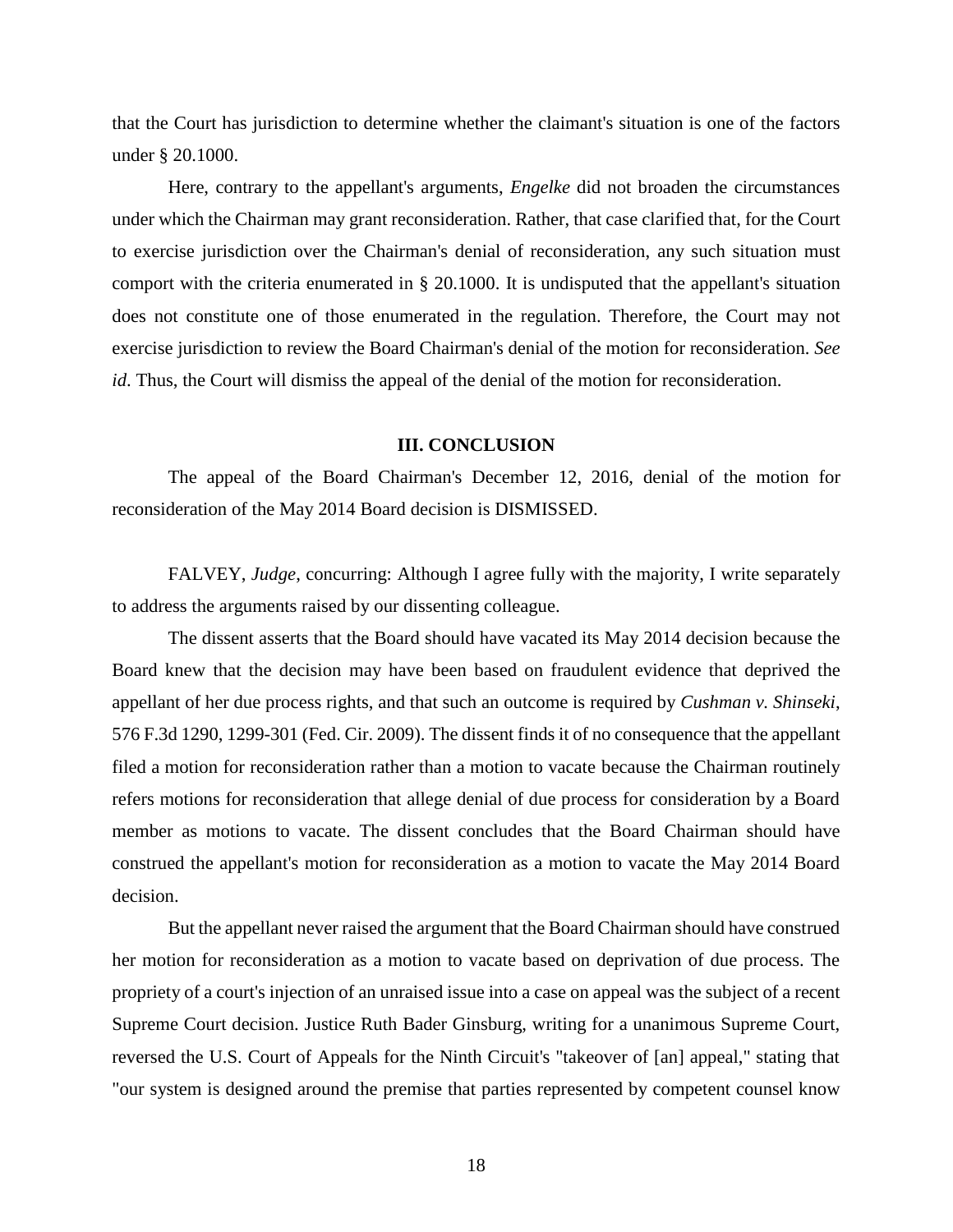what is best for them, and are responsible for advancing the facts and argument entitling them to relief." *United States v. Sineneng-Smith*, No. 19-67, 2020 WL 2200834, at \*3-\*5 (U.S. May 7, 2020) (internal quotation marks omitted). Justice Ginsburg then repeats the wisdom that "'[c]ourts are essentially passive instruments of government.'" *Id*. (quoting *United States v. Samuels*, 808 F. 2d 1298, 1301 (8th Cir. 1987) (Arnold, J., concurring in denial of rehearing en banc)). "They 'do not, or should not, sally forth each day looking for wrongs to right. [They] wait for cases to come to [them], and when [cases arise, courts] normally decide only questions presented by the parties.'" *Id.* 

Yet, this is precisely what our dissenting colleague would do. Rather than decide the question presented by the parties—i.e., whether the appellant's situation constituted a basis for the Board Chairman to grant reconsideration, which she agrees it does not—our dissenting colleague would instead raise and answer a new question, without the benefit of briefing. Moreover, she does not provide any authority for her proposition that the Court has the power to review entirely discretionary actions of the Chairman. Although we may question the Board Chairman's failure to construe the motion for reconsideration as a motion to vacate, we should not raise and then decide arguments on behalf of represented parties, particularly where the Court's power to dictate the exercise of discretionary actions is, at best, questionable.

To be sure, we are not bound by specific arguments when resolving the legal question before us. As the authorities cited by our dissenting colleague explain, we must resolve the legal issues before us according to the law. This is true even if the parties don't cite that law. But the Chairman's failure to vacate a Board decision is not the issue before the Court. The issue before us is whether the appellant's case qualified for reconsideration. We don't need to address the standard for vacatur to agree that it does not.

BARTLEY, *Chief Judge*, dissenting in part: I agree with my esteemed colleagues as to sections II.A., II.B., and II.C. of the opinion, including those parts of section II.C. that explain why Ms. Wolfe's situation, although reprehensible, is not "rooted in" 38 C.F.R. § 20.1000(a) and (c) (effective through Feb. 18, 2019) and thus not a basis for the Board Chairman to grant a motion for reconsideration. However, considering the fraud perpetrated against the deceased veteran and Ms. Wolfe, which resulted in the Board denying surviving spouse status and entitlement to death benefits, I dissent in part as to sections II.D. and II.E. Knowing of the fraud against an entitled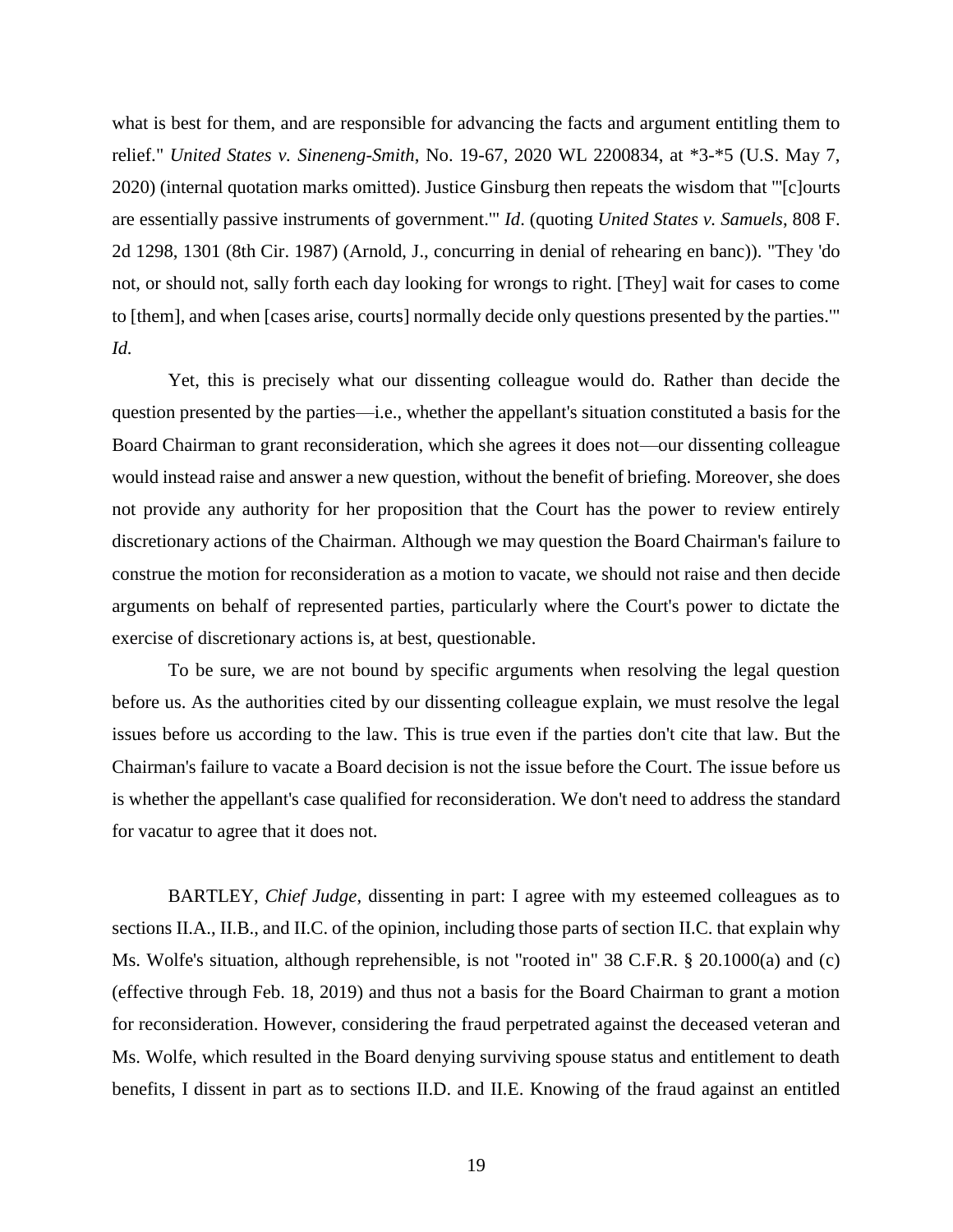beneficiary, the Board was obligated to correct its error sua sponte because it has a responsibility to ensure due process for VA claimants. The Board should have vacated the May 2014 denial because it knew that the decision was based on fraudulent evidence that deprived Ms. Wolfe of her due process rights. This outcome is required by *Cushman v. Shinseki*, 576 F.3d 1290, 1299- 301 (Fed. Cir. 2009).

The facts of Ms. Wolfe's case are sufficiently laid out in section I of the majority opinion and are consistent with the facts of *Cushman*, where the U.S. Court of Appeals for the Federal Circuit found that a record in Mr. Cushman's file was improperly altered to show that he was not unemployable. The Federal Circuit found that the altered record materially changed the outcome of the adjudication, depriving Mr. Cushman of due process and fair adjudication. 576 F.3d at 1292 ("Mr. Cushman's due process rights were violated in this case by the consideration of tainted medical evidence").

Likewise, in this case Ms. Wolfe demonstrated that a fraudulent document directly affected her claim for death benefits, causing the veteran to needlessly obtain a May 2010 divorce decree that served to void her legal marriage to the veteran. The fraud led the Board to erroneously conclude that Ms. Wolfe's relationship with the veteran, even considering common law marriage rules, failed to satisfy VA's 1-year marriage requirement. VA's subsequent award of benefits following Ms. Wolfe's actions to abrogate the fraud demonstrates the prejudicial effect that the fraud had on the May 2014 Board decision. Under *Cushman*, the denial of due process of law that occurred here is more than sufficient for the Board to vacate the May 2014 Board decision that relied on fraudulent evidence to deny Ms. Wolfe benefits to which she was entitled.

The failure of the parties to raise this issue does not preclude the Court from raising it sua sponte. *See Patton v. West*, 12 Vet.App. 272, 283 (1999) (citing *Davis v. United States*, 512 U.S. 452, 464, 465 (1994) (Scalia, J., concurring) (noting an "obligation to decide according to the law")) (noting that "U.S. courts of appeals have the discretion to raise legal issues not raised by a party"); *see also Kamen v. Kemper Fin. Servs., Inc.*, 500 U.S. 90, 99 (1991) ("[O]nce an issue or claim is properly before a court, the court is not limited to the particular legal theories advanced by the parties but retains the independent power to identify and apply the proper construction of governing law.").

Motions for reconsideration and motions for vacatur are "alternative avenue[s] for an appellant to request that the Board take another look at one of its decisions." *Harms v. Nicholson*,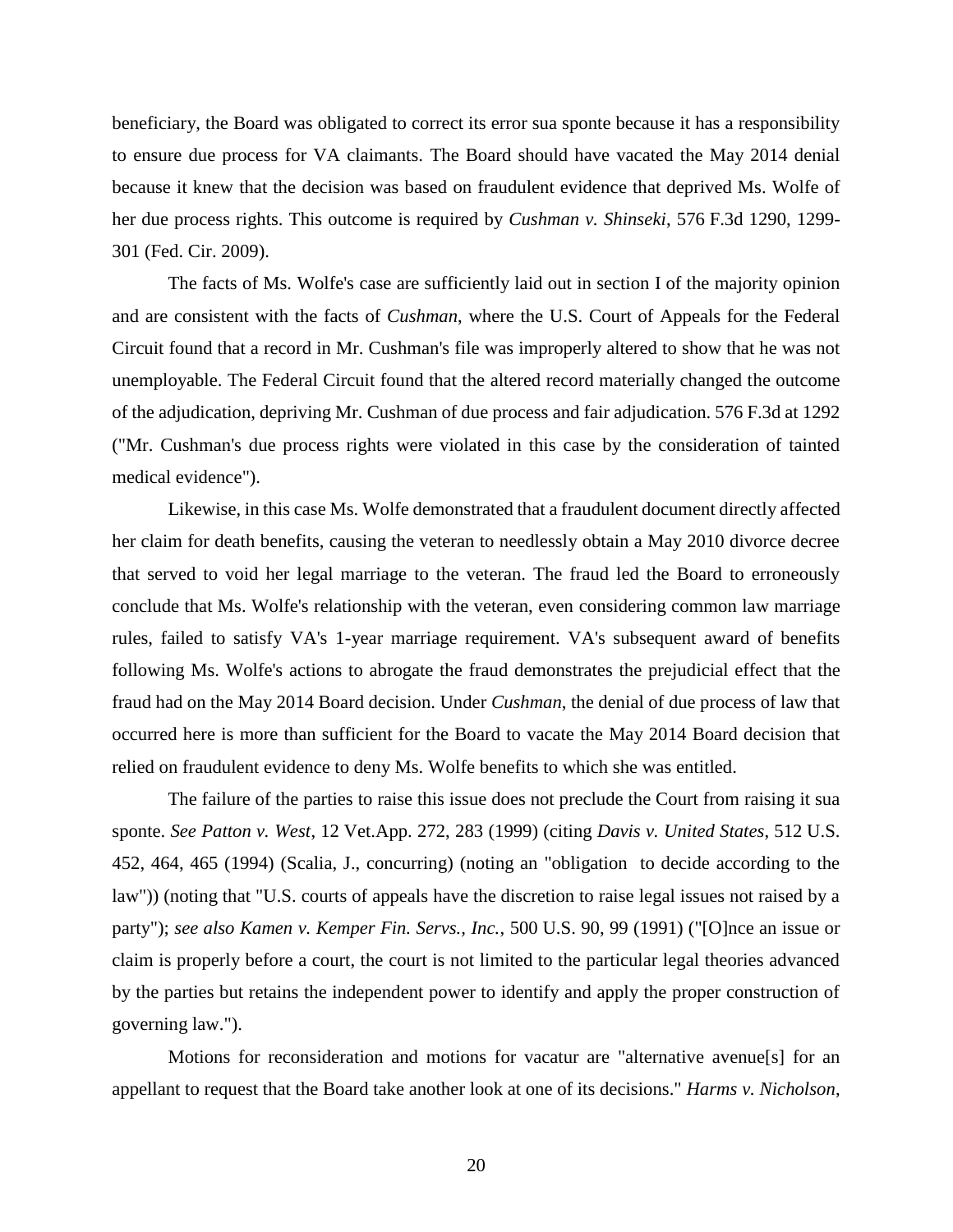20 Vet.App. 238, 244 (2006) (en banc), *aff'd*, 489 F.3d 1377 (Fed. Cir. 2007). Both types of motions, if successful, result in the same outcome: nullification of the Board decision. *Id*. at 243; *see Browne v. Principi*, 16 Vet.App. 278, 282 (2002) (per curiam order). As the majority details, *supra* at 7-12, the Chairman may accord reconsideration of a Board decision denying benefits in a limited set of circumstances: Upon an allegation of obvious error of fact or law or upon discovery of new, relevant service department records or reports. 38 C.F.R. § 20.1001 (2019). On the other hand, a Board decision denying benefits may be vacated upon a showing that the claimant was denied due process. 38 C.F.R. § 20.1000 (effective from Feb. 19, 2019); *see* 38 C.F.R. § 20.904 (effective through Feb. 18, 2019). Section 20.1000 doesn't provide a discrete list of circumstances where vacatur will be granted; instead, it provides some "[e]xamples of circumstances in which denial of due process of law will be conceded." 38 C.F.R. § 20.1000(a); *see* 38 C.F.R. § 20.904(a) (effective through Feb. 18, 2019). It is obvious that this nonexhaustive list allows the Board the flexibility to correct its decisions in a variety of circumstances where a claimant was denied the fundamental right to due process of law.

The majority reasons that the reconsideration regulation that addresses fraud against VA is necessary to "ensure that funds are preserved for those who are entitled to benefits." *Supra* at 16. Obviously, I have no quarrel with this view. But it makes no sense to eloquently support reconsideration of Board decisions that award benefits based on fraud without expressing equal concern about claimants such as Ms. Wolfe, who are denied benefits based on fraud. She is one of those to whom the majority refers: she is "entitled to benefits." But the funds owed her remain in VA's pocket as a result of VA's failure to sua sponte fix a clear due process violation. *See Henderson v. Shinseki*, 562 U.S. 428, 431 (2011) ("VA's adjudicatory process is designed to function throughout with a high degree of informality and solicitude for the claimant." (internal quotation omitted)); 38 C.F.R. § 3.103(a) (2019) (stating VA's policy that "it is the obligation of VA to . . . render a decision which grants every benefit that can be supported in law while protecting the interests of the Government").

It is of no significance that Ms. Wolfe filed a motion for Board Chairman reconsideration rather than a motion to vacate. The Chairman routinely refers motions for reconsideration that allege a denial of due process for consideration by a Board member as a motion to vacate. *See, e.g.*, BD. VET. APP. 20003363, 2020 WL 1549796 (Jan. 14, 2020) (Board decision vacates a prior decision where a "motion for reconsideration" alleged that certain VA treatment records were not